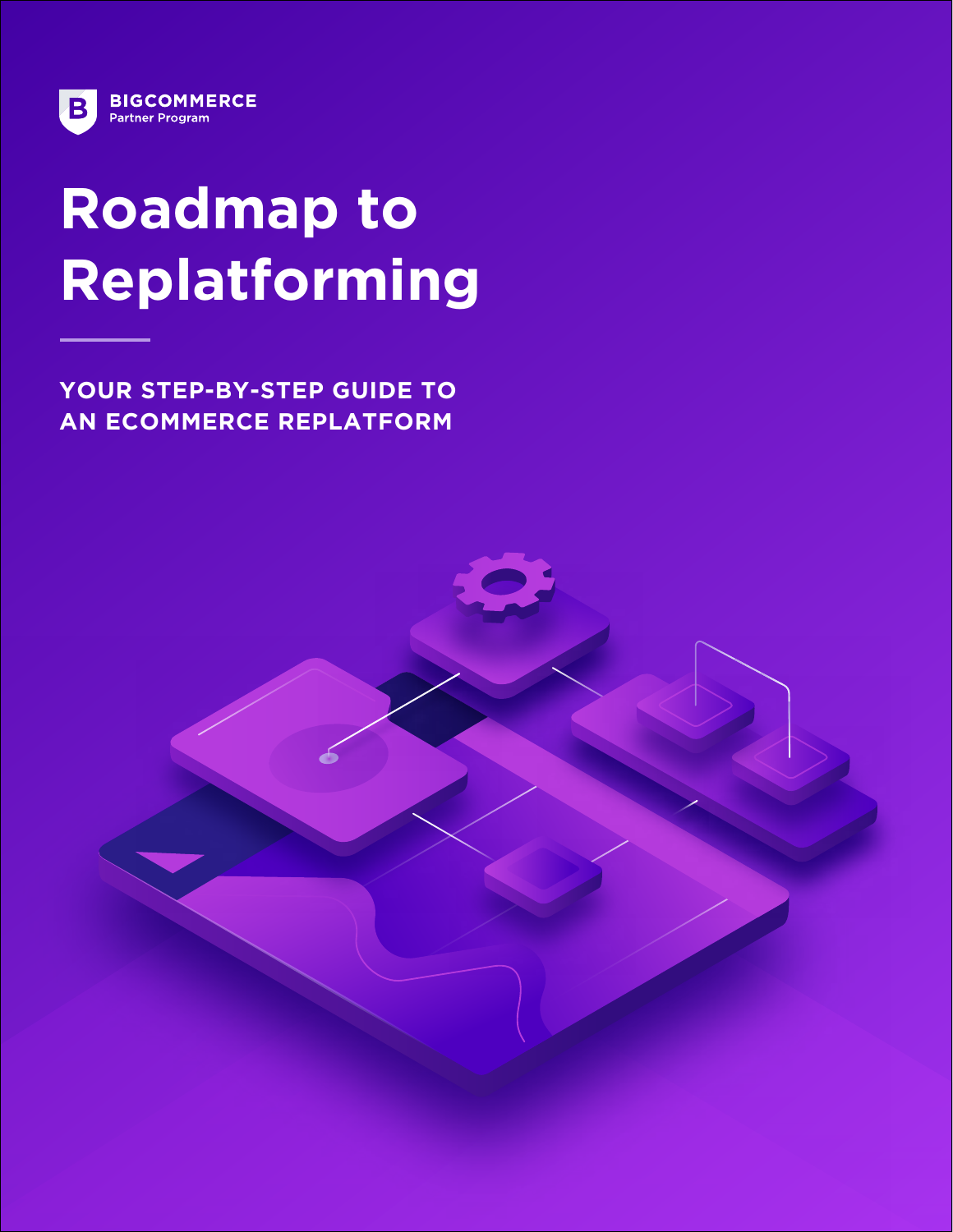# **A Step-by-Step Guide to an Ecommerce Replatform**

Replatforming is not a decision to be taken lightly. It affects many aspects of an ecommerce business, requires buy-in from stakeholders across different departments, and can create headaches for existing systems.

While replatforming might be a costly or unpopular decision, it is also sometimes the right decision. Once the business is successfully moved over to the new platform, it can lead to big savings and incredible growth.

## This guide provides information you can use to support your clients as they:

- 1. Make a decision on whether or not to replatform
- 2. Choose their new platform
- 3. Prepare for and execute the switch

Inside are resources and worksheets to help brands maintain organization during the project and make sure everyone is aware of action items and requirements. This guidebook also includes a step-by-step guide to the three biggest pillars of an ecommerce replatform project: data migration, integrations, and UX/UI.



Using this guidebook, you can help your clients transform a logistical nightmare into a well-organized project. Problem-solve challenges as they arise and get their new platform up and running faster, so they focus on growing their businesses with the value adds you provide.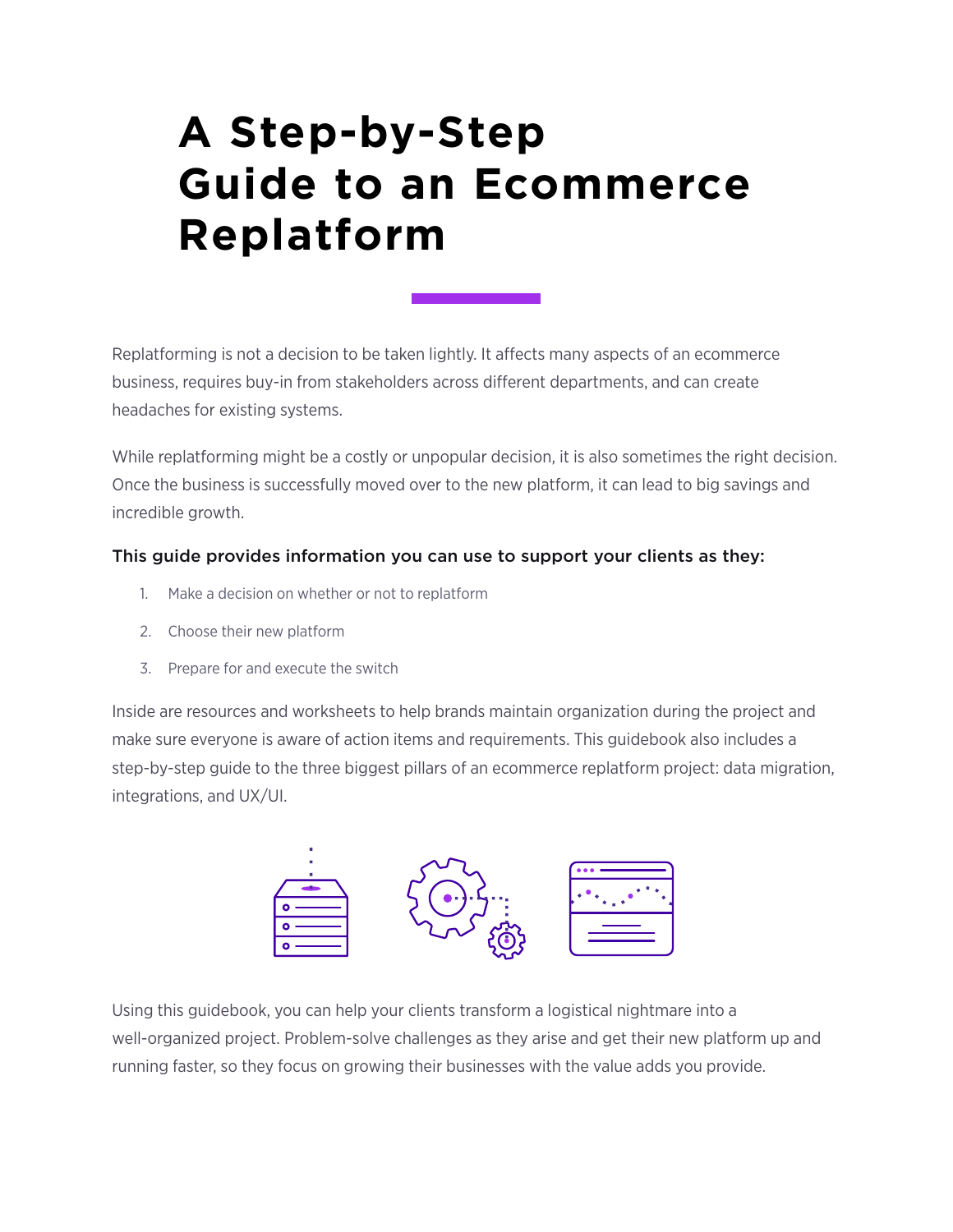This guide supports each stage of the replatforming journey with worksheets and assessments to help with both planning and execution.



**Assessment**

- Help your client decide:
	- $\blacksquare$  If they need to replatform
	- The primary deficiencies with their current platform

ACTION ITEM: **!**

**1** 

Take the [Key Drivers to Replatform Assessment](#page-6-0)



Goals of the discovery phase:

- Build a strong foundation of business objectives and goals
- ▲ For every assessment, outline needed stakeholders to ensure the proper inputs and buy-in are provided
	- Marketing
	- Operations Warehousing, Buyers
	- Customer service
	- IT
	- Finance
	- Business / Strategy
- $\blacktriangle$  Plan the project's timeline effectively

ACTION ITEM: **!**

### Work through these worksheets with the relevant teams.

- \ [Customer Experience \(UX\) Audit](#page-10-0)
- **[Technology Audit](#page-21-0)**

**[Marketing Audit](#page-12-0)** 

**[Total Cost of Ownership Calculator](#page-25-0)**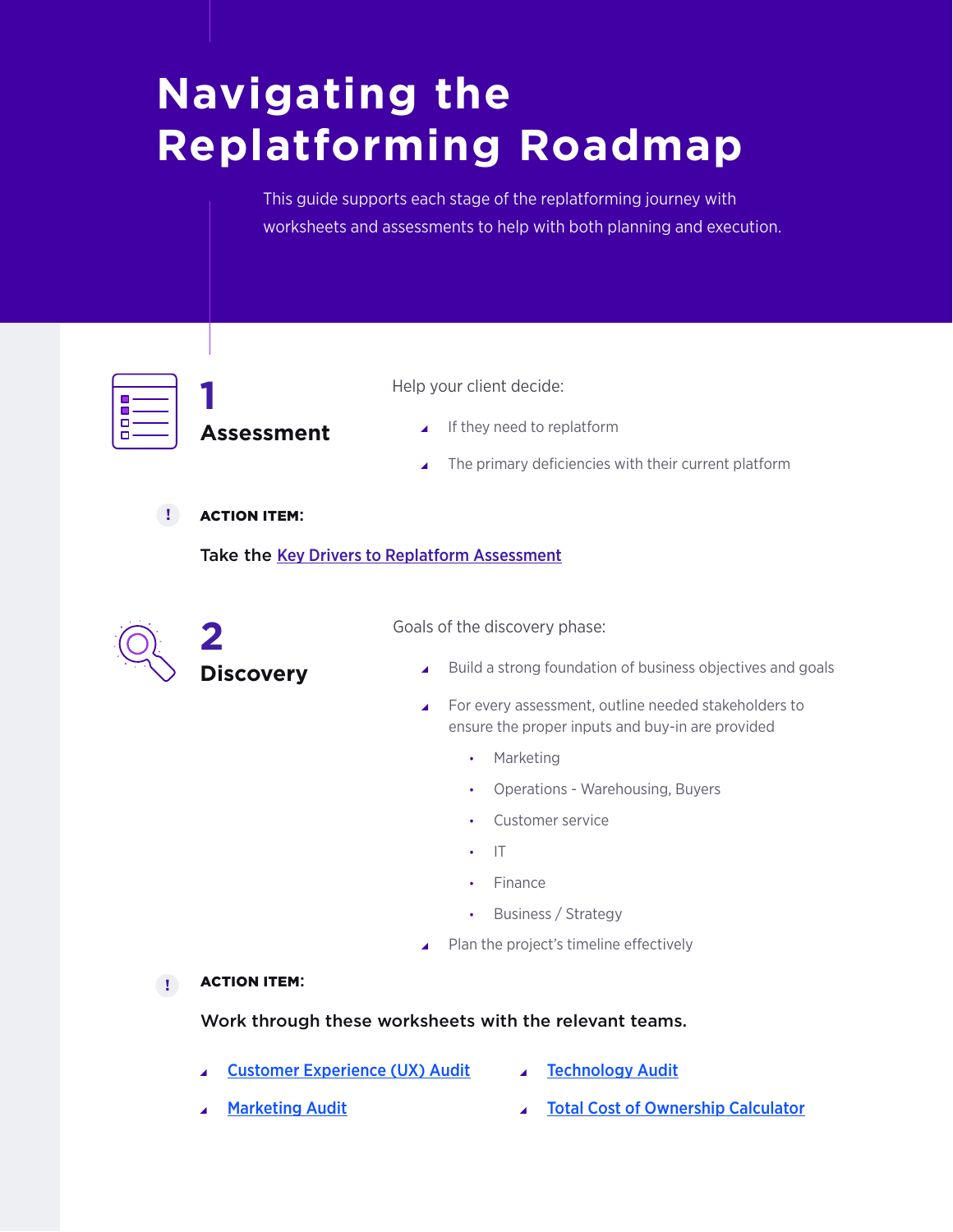

In the previous phases, your client determined they needed to replatform and conducted a thorough audit of all systems to understand what they need from their new platform. They can now use that information to narrow down their ecommerce platform options to 3-5 potential vendors.

Here are the key pieces of information to include in their RFP:

- $\blacktriangle$  Replatform project overview
- $\blacktriangle$  RFP response formats
- $\blacktriangle$  Brief on current platform's strengths and weaknesses
- $\blacktriangle$  Expectations for the new platform, including estimated time to launch
- $\blacktriangle$  Asking for presentations from contenders that include evaluating their current ecosystem and walking them through a migration plan
- \ Budget and pricing

#### ACTION ITEM: **!**

Help them prepare their RFP. Use the [RFP Guide](#page-29-0) section and [RFP Template](https://www.bigcommerce.com/blog/free-ecommerce-rfp-template/) for help.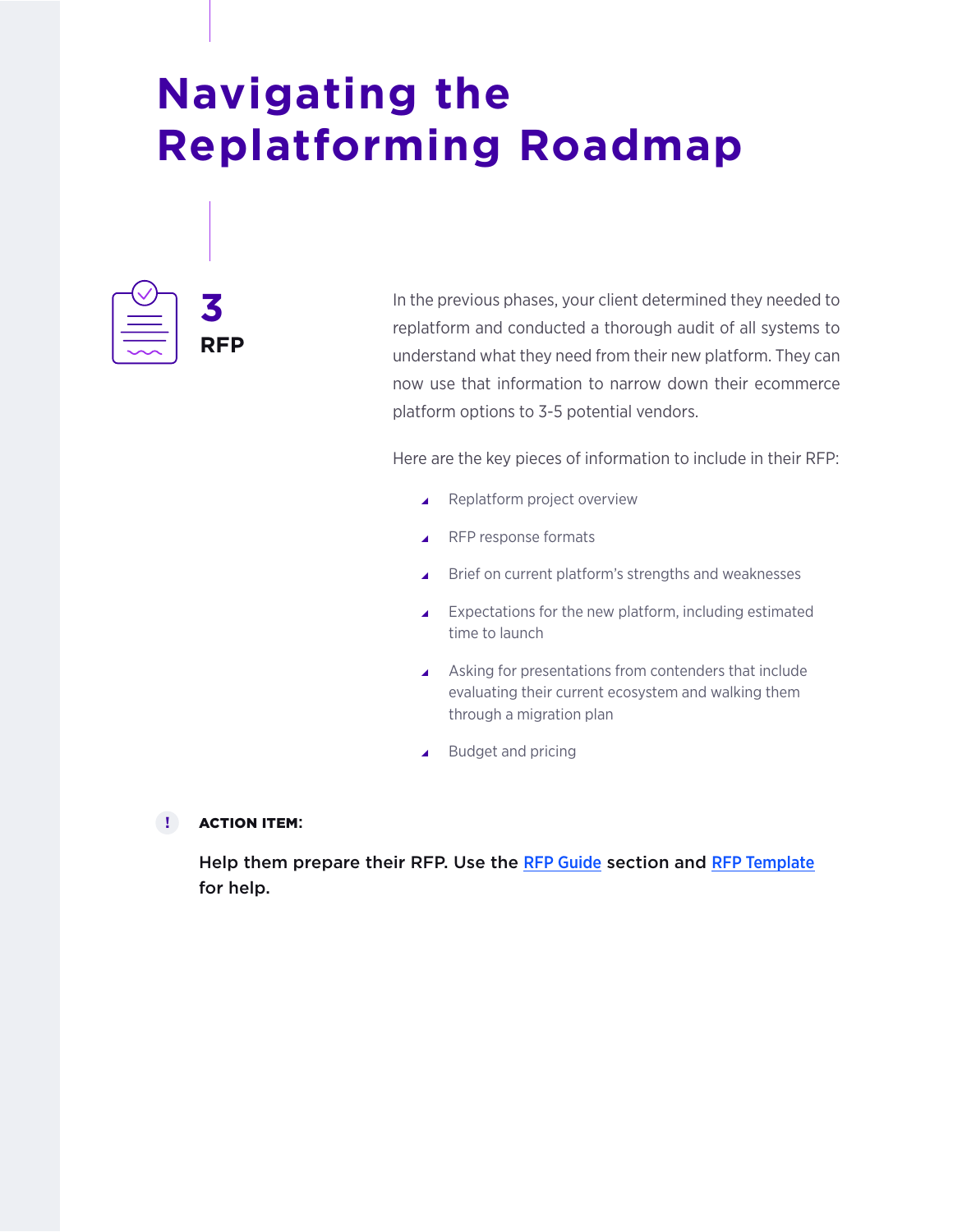

Once your client has chosen a new platform from the results of their audits and RFP, help them prepare for their migration with these essential actions:

- $\blacktriangle$  Plan front-end design and UX specifications
- ▲ Conduct a content review and make an SEO URL redirection plan
- $\blacktriangle$  Prepare for the data migration
- $\blacktriangle$  Review ecosystem architecture and integrations to make sure their ERP, CMS, PIM, DAM, and SSO (if applicable) will integrate smoothly
- Assess risks that could result from the replatform

## Considering a headless architecture? There are some additional points to consider.

- \ Will they be using a CMS (API/packaged) option or Framework (React, Vue, Angular, etc.)?
- \ If they're considering Framework, what will the hosting and infrastructure needs be and the additional development required to connect it to the platform's API?
- For a CMS, they may have fewer hosting needs but will still likely have some API considerations.

#### ACTION ITEMS: **!**

1. Use the **[SEO and Content Review Guide](#page-17-0)** to help them organize their redirection plan.

2. Make a plan to make sure data migration is handled correctly. Have them talk to their new platform about services and assurances they can offer.

3. Walk them through the [Risk Assessment](#page-32-0).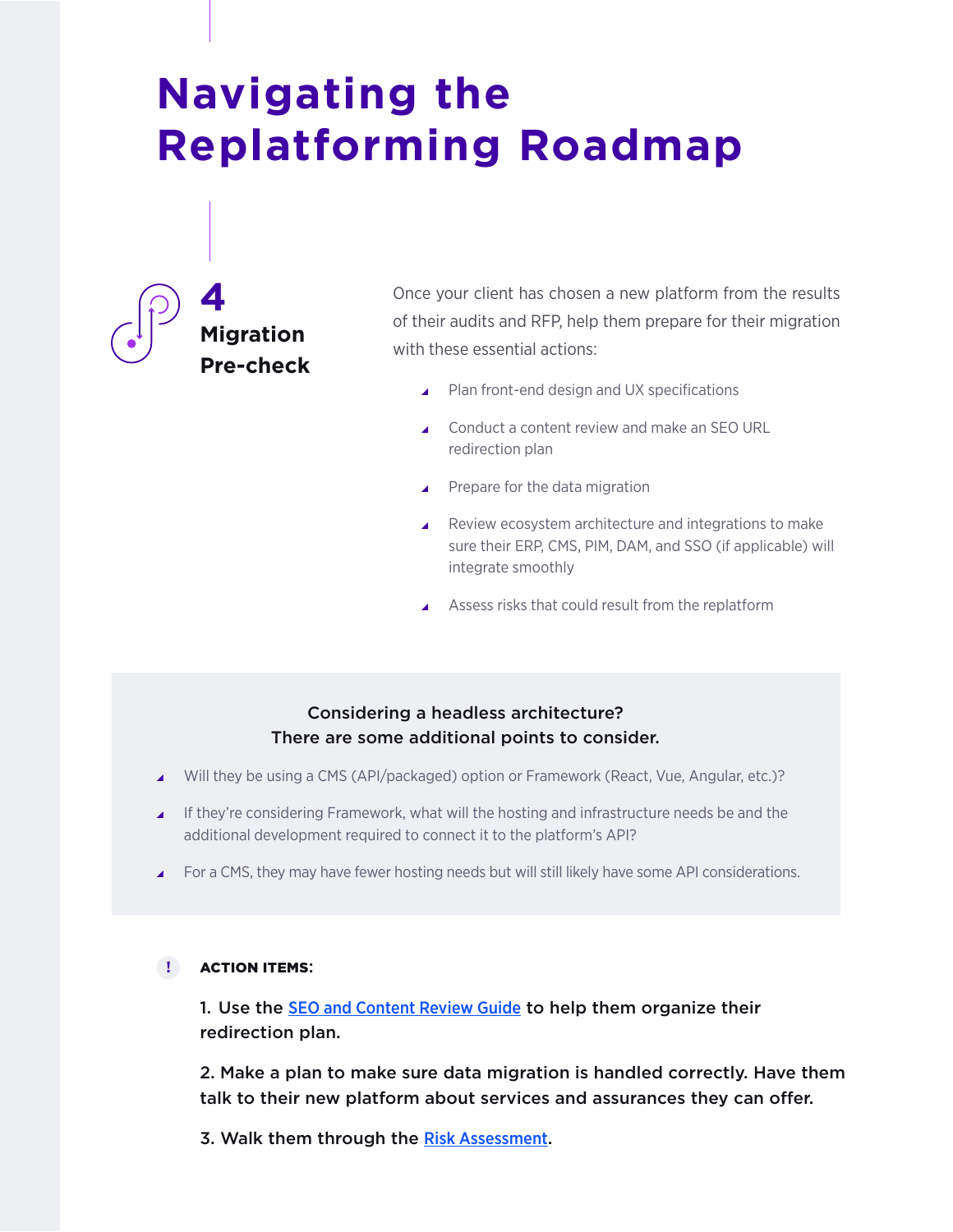

It's important for your client to carefully phase their replatform project as the unified list of objectives will undoubtedly be long.

- All key stakeholders should collaborate and agree on what features require priority. Considerations should include: which brands, regions, currencies, and languages are needed.
- $\blacktriangle$  Determine what factors are involved in the execution. Will they be handling the build and migration process with internal teams or hiring outside agencies (such as yourself) to deliver work?
- $\blacktriangle$  Ensure that they deploy well-designed core functions, such as their new platform's transactional abilities and APIs.

#### ACTION ITEMS: **!**

- 1. Follow steps in [Replatform Pillar 1: Data Migration](#page-37-0).
- 2. Follow steps in [Replatform Pillar 2: Integrations](#page-40-0).
- 3. Follow steps in [Replatform Pillar 3: UX/UI](#page-42-0).

**You've reached the end of the Roadmap. Continue through the workbook for more in-depth guidance.**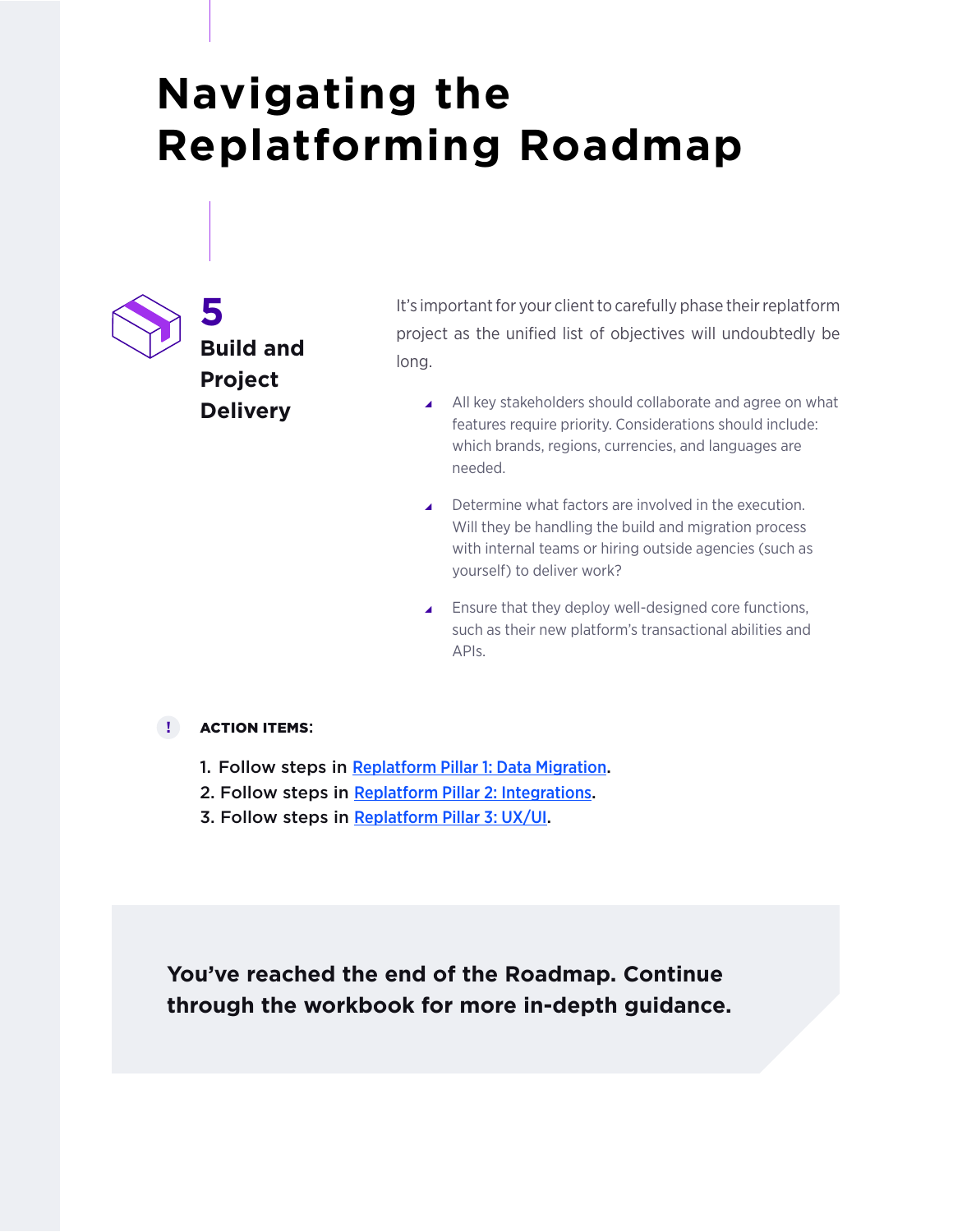# <span id="page-6-0"></span>**01 Key Drivers to Replatform Assessment**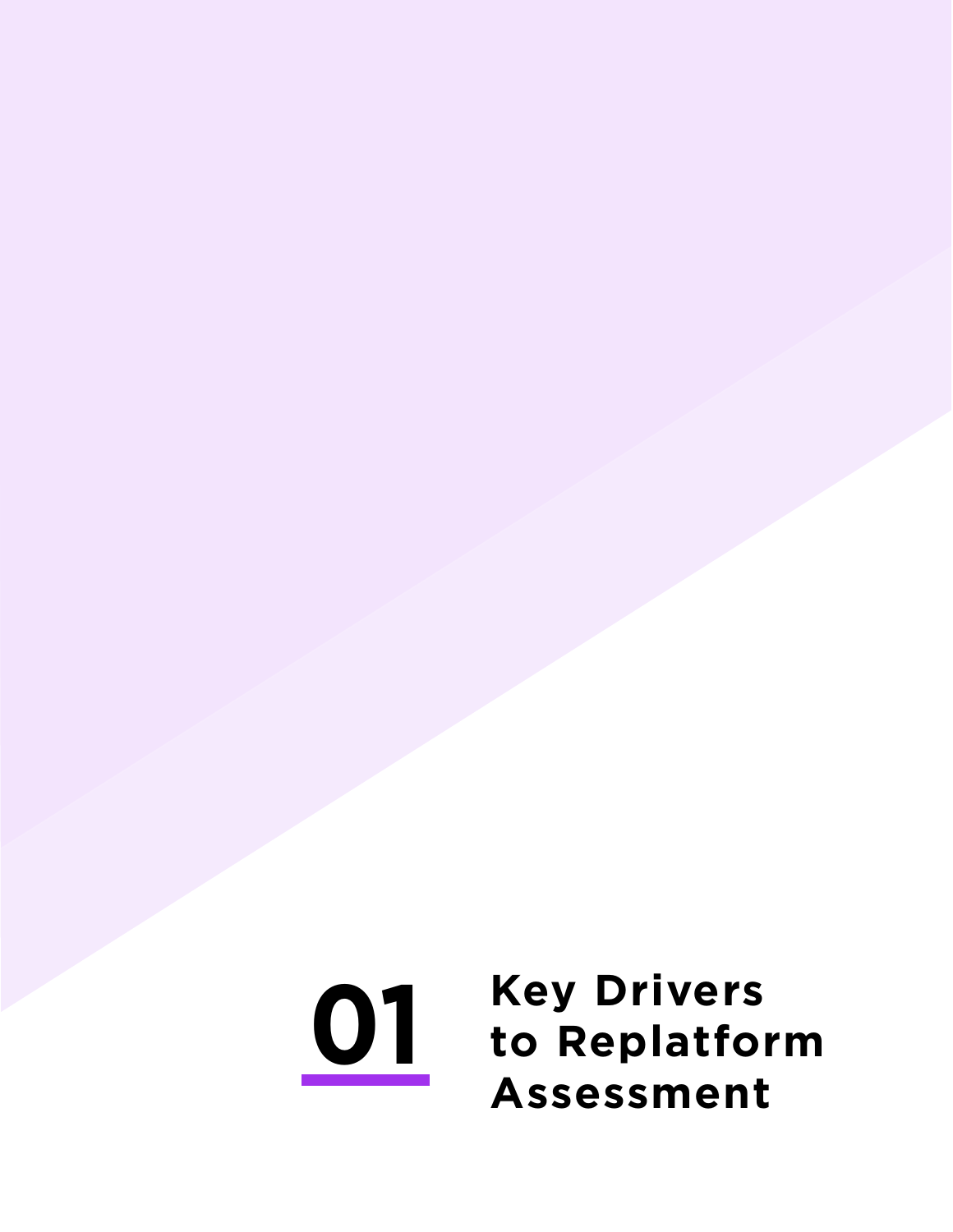## **Key Drivers to Replatform Assessment**

Ask your clients: What are the critical drivers that are leading your ecommerce team to consider a replatform? These drivers typically include outdated technology, operational overheads, and issues with scalability and security.

Use this worksheet to learn how relevant stakeholders in their organization assess their current system. Ask them to read through the assessment and weigh in on how many of the following factors are affecting their business. You can also ask them to comment on the degree of importance, backed up with any supporting metrics they can supply.

The results of this assessment can form the basis of their discussion if a replatform project is necessary and cost-effective.

## **Outdated Technology**

- $\Box$  Unstable and unreliable for handling peak traffic conditions. Our site's overall performance is negatively affecting user experience for shoppers.
- $\Box$  Product catalog is slow and captures a limited number of attributes.
- $\Box$  Hard to integrate with third-party applications due to custom-made hacks.
- $\Box$  Struggling to smoothly make API calls to critical third-party applications required to help drive more sales.
- $\Box$  Difficult to develop new features or update quickly on the current platform due to resourcing issues and high costs.

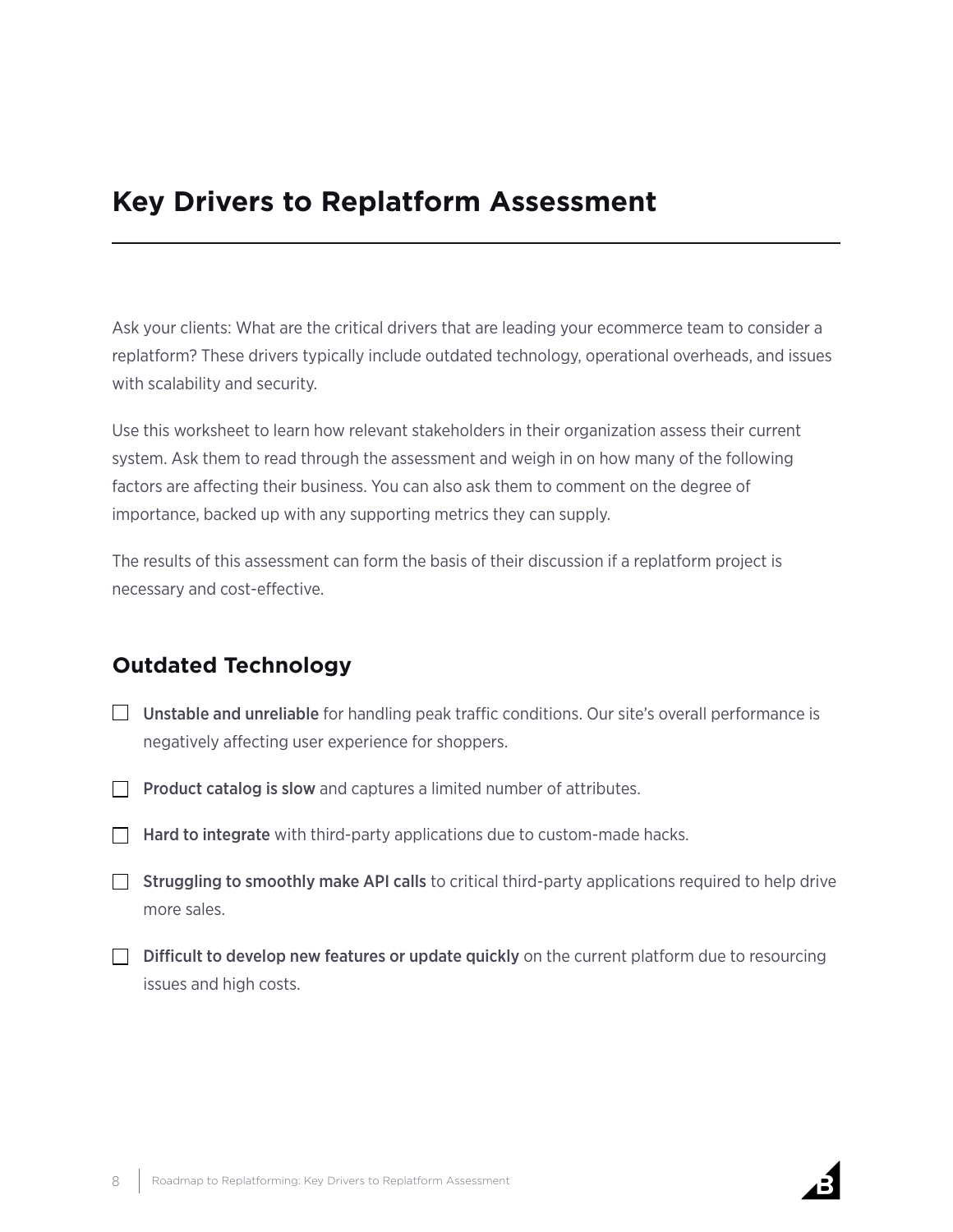## **Operational Overheads**

- $\Box$  Integration issues are making it difficult to connect the ecommerce platform to the ERP, OMS, WMS, and other elements within the ecosystem.
- $\Box$  Increasing order picking error rates due to the inability of the current platform to effectively sync new orders with WMS.
- $\Box$  Platform's server performance relies heavily on its hosting company.
- **Unacceptable customer support response times.**
- $\Box$  Large legacy bespoke architecture requires significant technical resources to support.
- $\Box$  Middleware and API connections are expensive or resource-draining.

## **Total Cost of Ownership**

- Calculating TCO is difficult due to unforeseen maintenance and upgrade costs.
- $\Box$  Testing is prohibitively expensive on current platform which affects business expansion plans (i.e. launching new brands and product lines).
- $\Box$  IT headcount is increasing faster than revenue growth. Revenue per employee keeps reducing rather than increasing.

## **Marketing and SEO**

- $\Box$  Tests critical to conversion, traffic generation and sales are difficult for the marketing team to run.
- $\Box$  Critical integrations are lacking (such as personalization, site search, social buying, and tag management) making it hard to remain competitive in the ever-changing marketing technology landscape.
- $\Box$  SEO has taken a significant hit due to the inflexibility of current platform and the inability to carry out critical mobile first technical SEO changes.

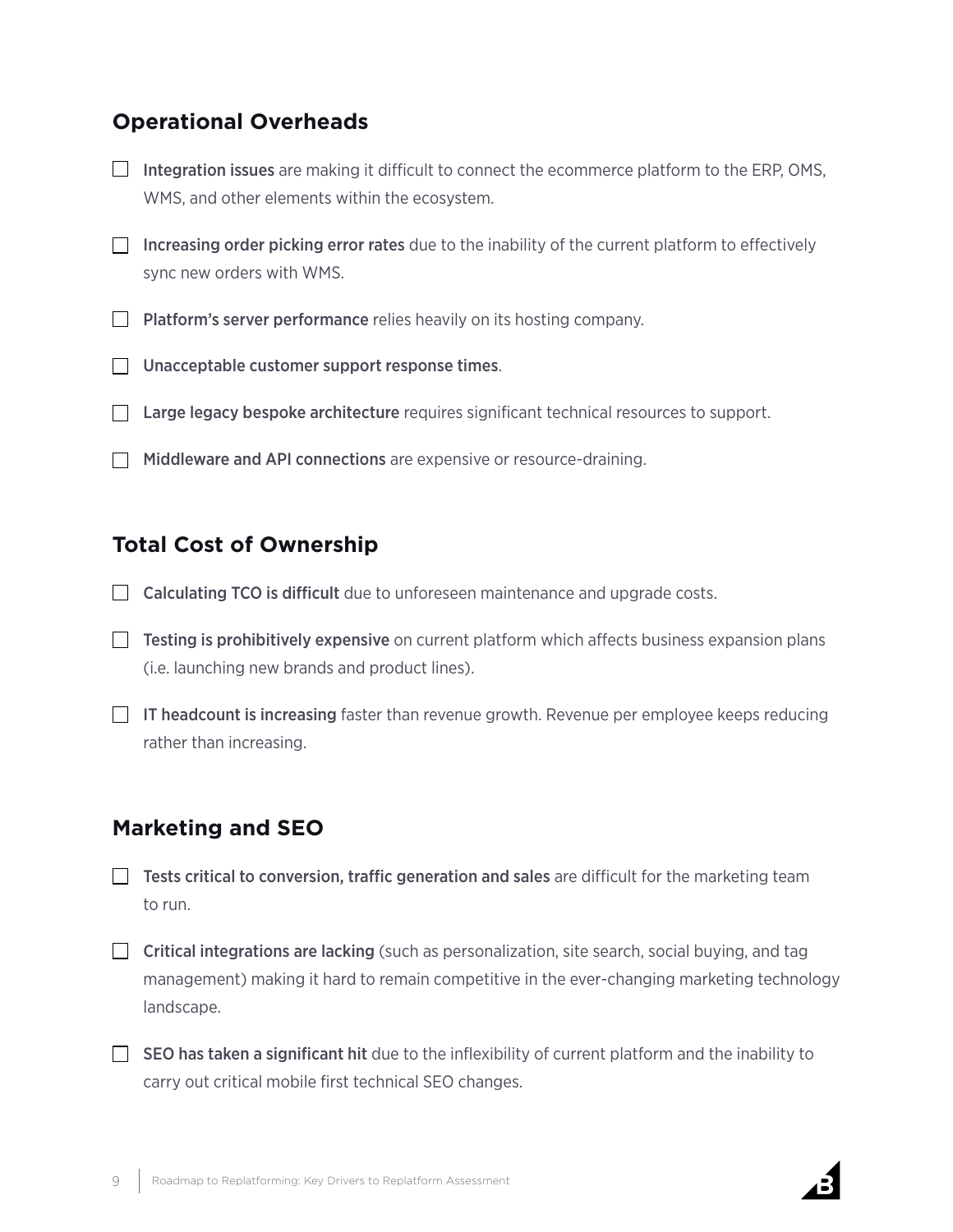## **Scalability**

- $\Box$  Omnichannel readiness is not supported.
- Scaling with business growth is no longer possible.  $\Box$
- $\Box$  An acquisition or merger has led to the business needing an ecommerce platform to provide new ways to win customers and capture revenue.
- $\Box$  International expansion requires an agile platform that will enable it to support new audiences.

## **Security**

- $\Box$ Ensuring PCI compliance is becoming challenging.
- $\Box$  Security vulnerabilities on current platform lead the business to find a 'versionless' ecommerce solution.
- A major security and/or compliance incident recently occurred.



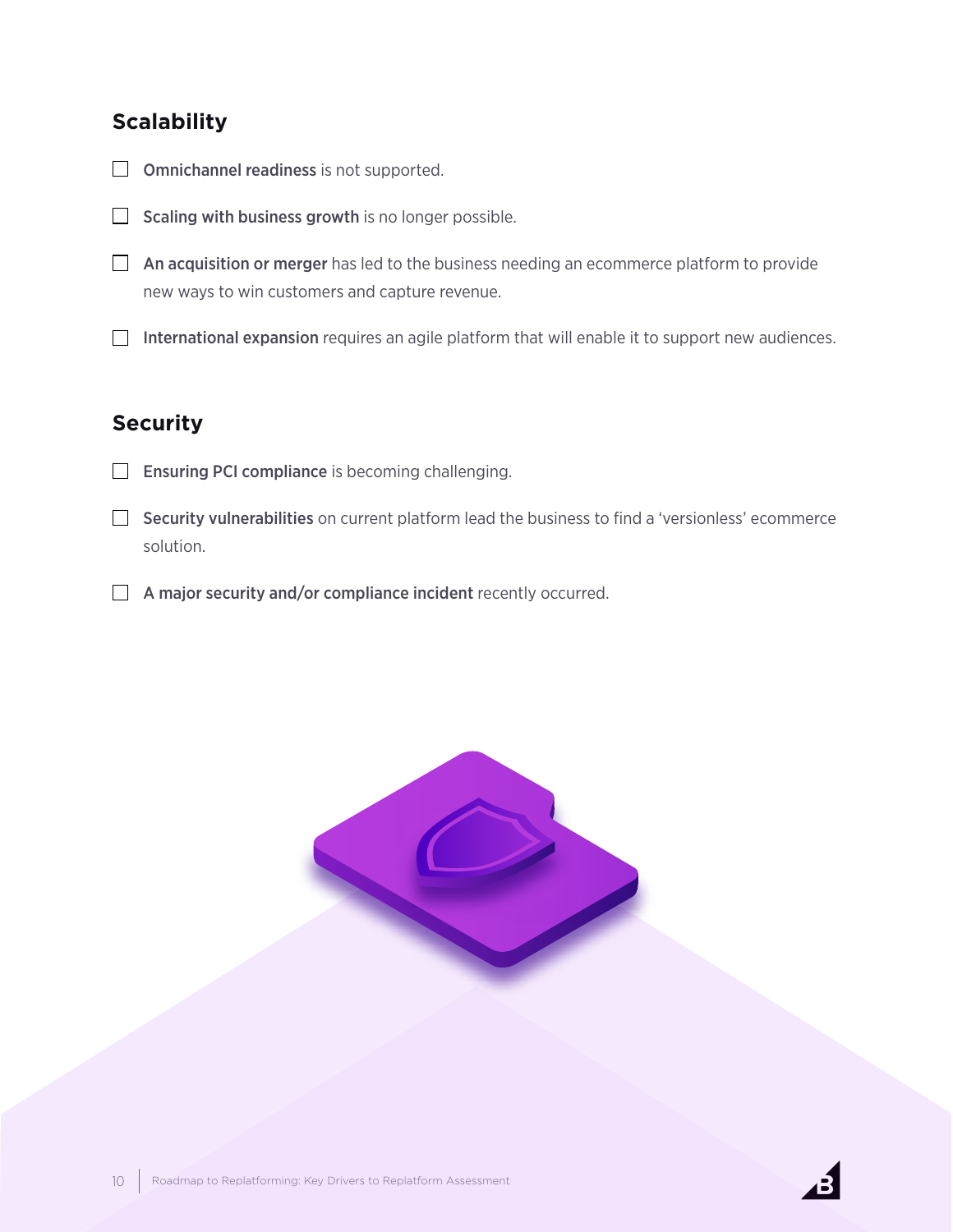<span id="page-10-0"></span>**02 User Experience (UX) Audit**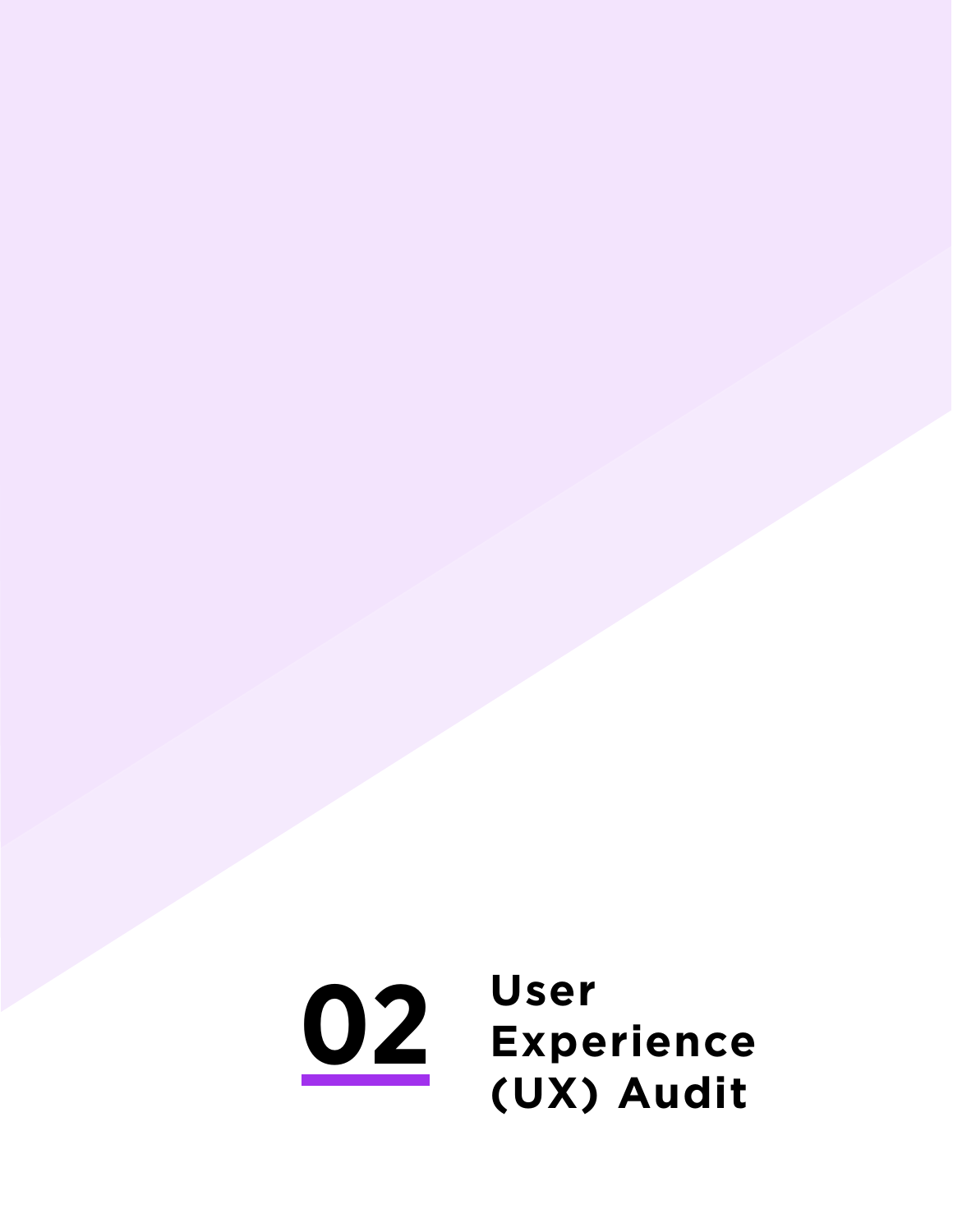## **User Experience (UX) Audit**

A customer experience audit entails an assessment of user behavior patterns of your customers and potential customers. It should:

- $\triangle$  Be an unbiased review of the current platform
- $\blacktriangle$  Highlight its strengths and weaknesses
- Include features that must be carried over to the new platform and features that must be improved.

## Here are the key questions their **technical, marketing, data analytics, and customer services** teams should answer:

- 1. What experiences do customers enjoy when interacting with our store?
- 2. What experiences do customers avoid when on our website? What pain points do they experience?
- 3. What experiences do website visitors (not current customers) avoid when interacting with our website?
- 4. What types of experiences do consumers need in order to buy online or have the confidence to make the effort of heading into a physical store location?

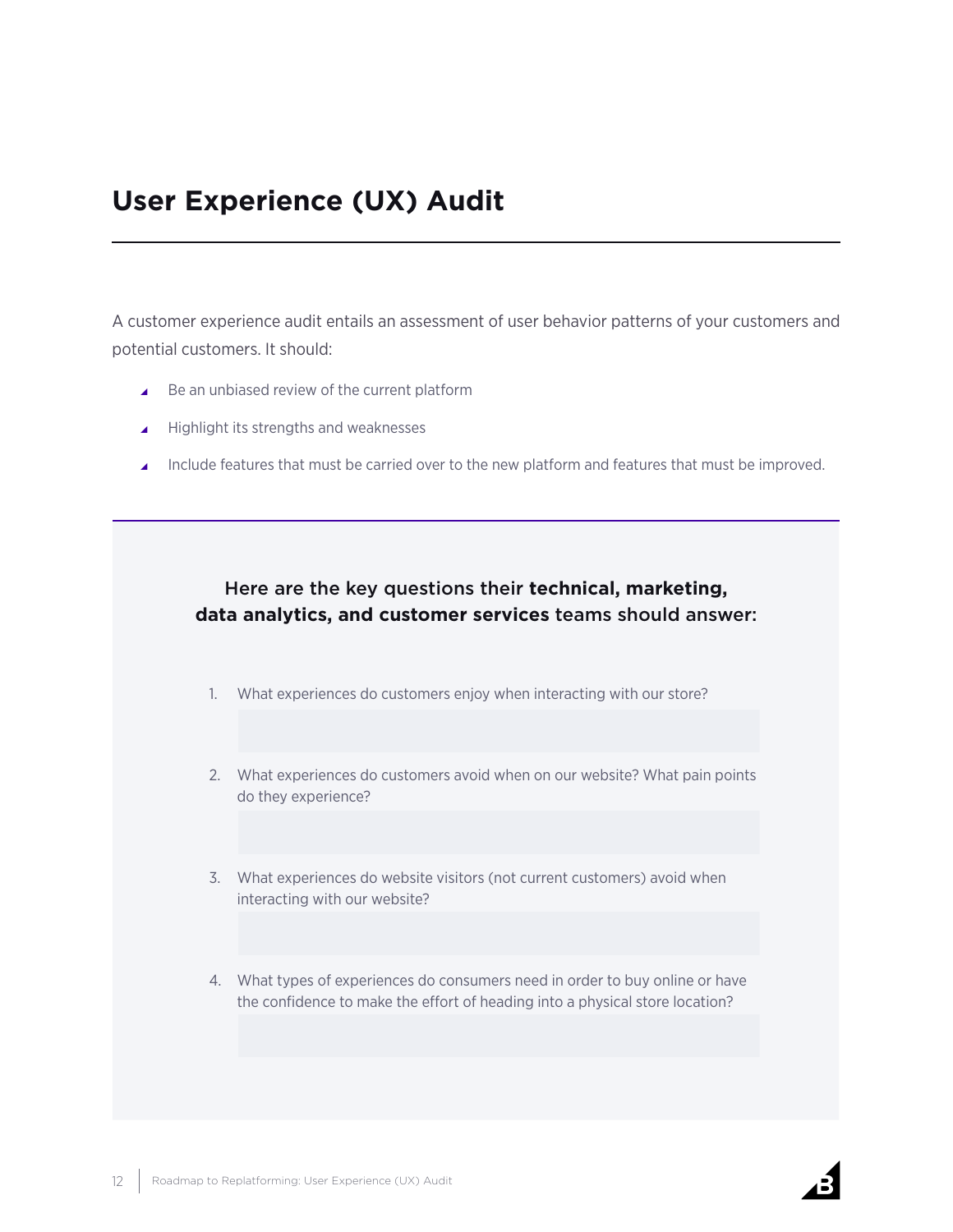# <span id="page-12-0"></span>**Marketing Audit**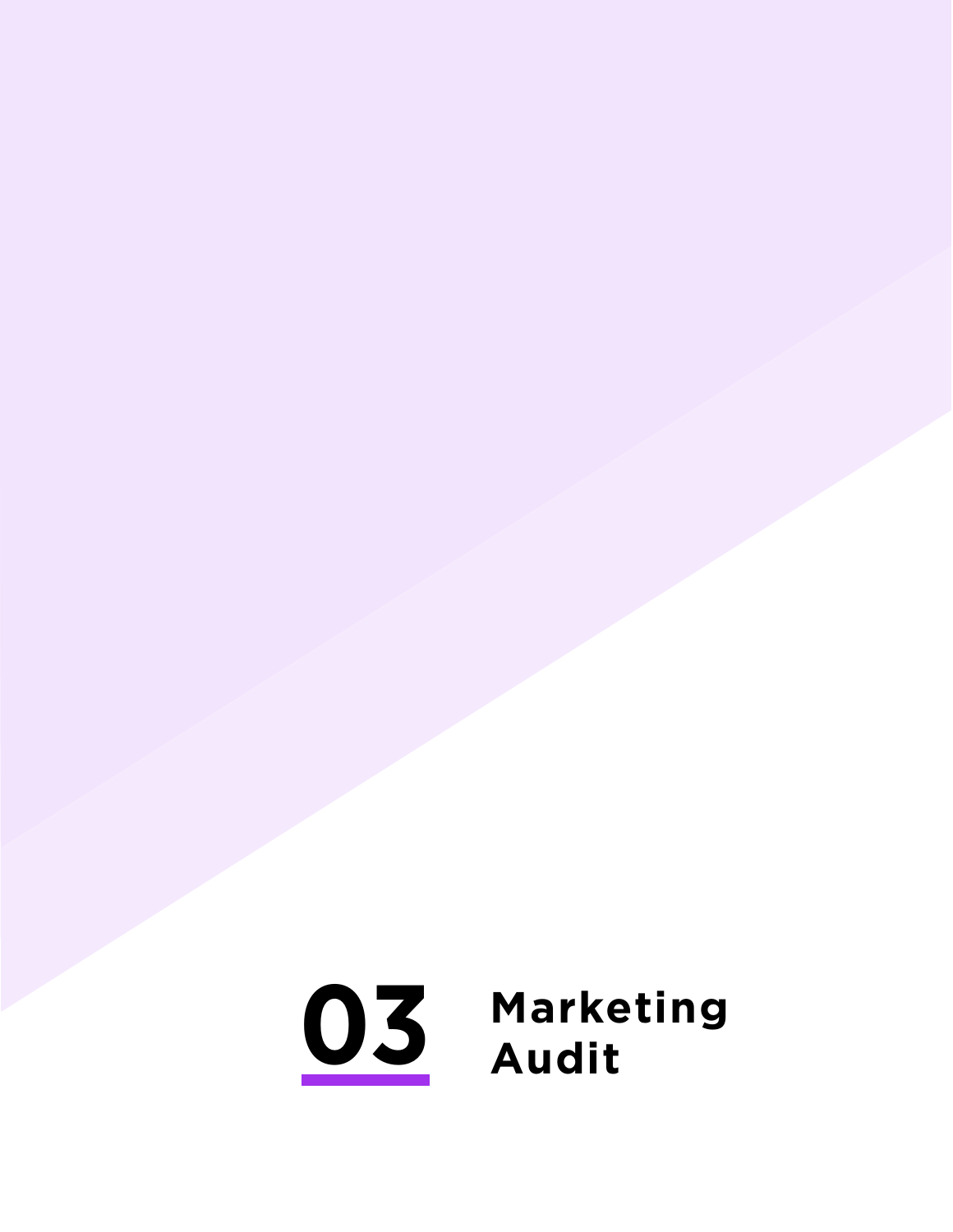## **Marketing Audit**

This audit takes a broader look into how their current ecommerce platform supports and inhibits their marketing technology stack.

They will need detailed answers to the following questions to enable them to build a picture of the marketing feature sets they require and what will need to be carried over to the new platform.

#### **1. SEO**

a. Onsite-SEO features missing from the existing platform?

b. Strong onsite-SEO features on the existing platform?

#### **2. PPC Management**

- a. Is product feed support on the existing platform up to par? If not, what areas can be improved upon?
- b. Are pixels and tracking codes effectively tracking on the existing platform? If not, how can implementing be improved?

#### **3. Social Media**

- a. Is there full support for shoppable social media posts? Pins, Instagram and Facebook posts?
- b. Are all pages marked up and optimized for each social media platform?

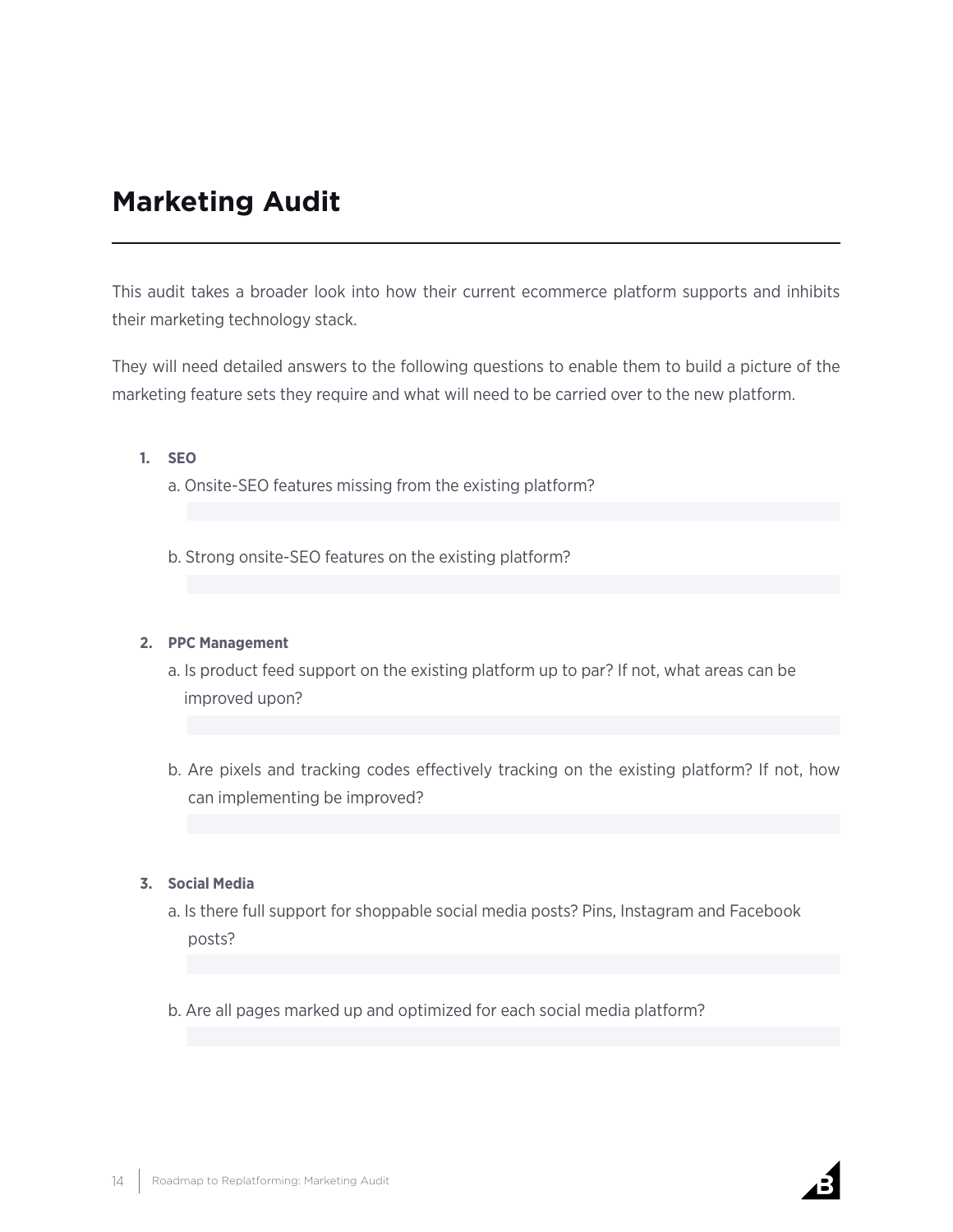#### **4. Email Marketing**

a. Does our email infrastructure deeply integrate with our existing ecommerce platform?

b. What pain points do we currently have?

#### **5. Discounting**

- a. Can our marketing team run sales and discount campaigns without technical support?
- b. If not, why is the marketing team unable to run sales campaigns autonomously?
- c. How extensive are cart-level discounts and promotions? Is any coding required to set these up? Is this native functionality or a third party app?

#### **6. On-Site Merchandising — Upsells, Cross-Sells**

a. Are upsells and cross-sells set up and effectively increasing cart values?

b. How relevant are the recommendations? Are recommendations supported by personalization?

#### **7. Shopping Cart Abandonment**

a. Is the infrastructure we have in place for shopping cart abandonment adequate?

#### 8. Email Capture

a. Does our current platform support and deeply integrate with third-party email capture tools?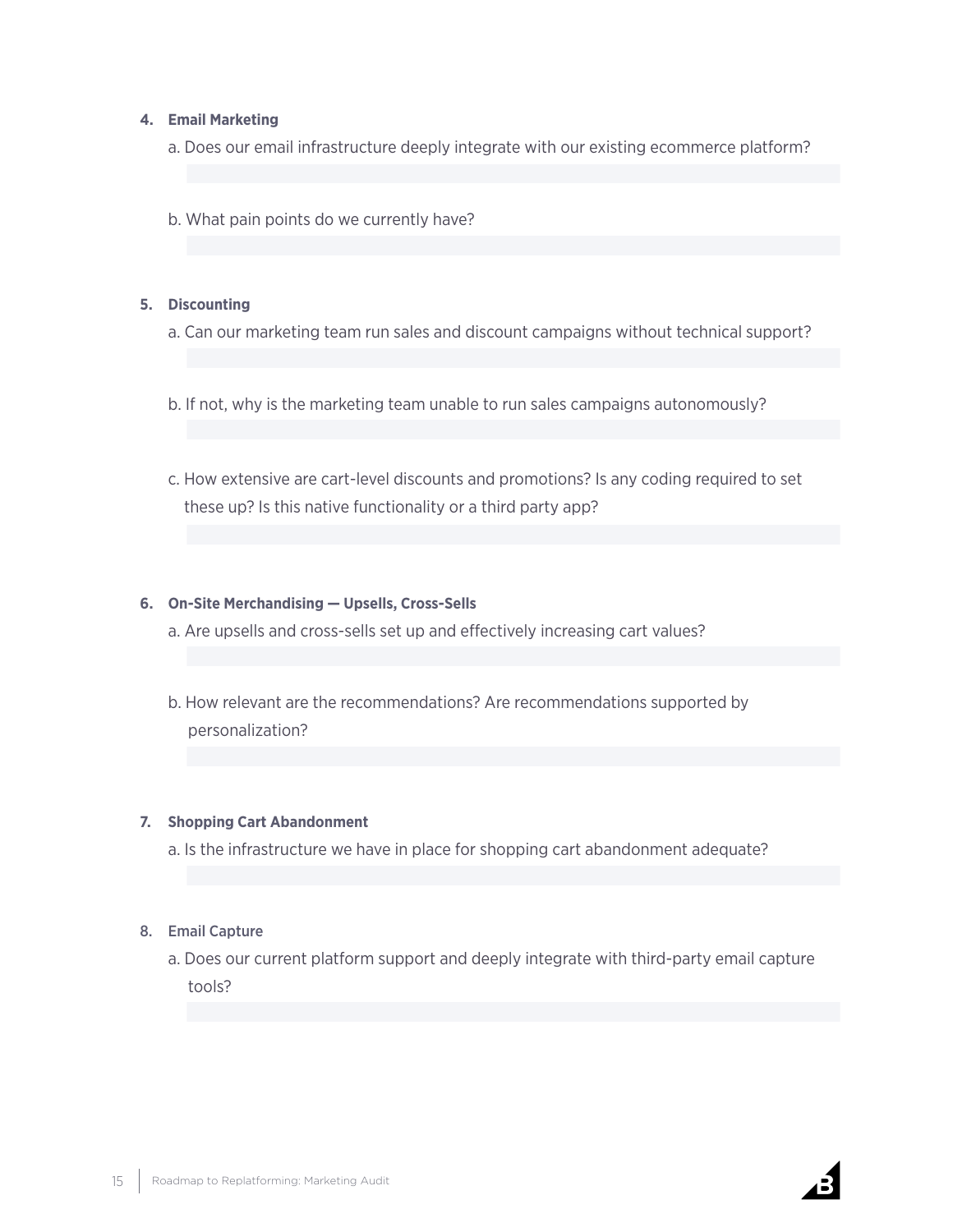#### **9. Personalization**

- a. Can we use and integrate with best-in-class personalization solutions?
- b. What out of the box personalization features would we like our current platform to deliver that are currently not supported?

#### **10. Product Reviews**

- a. How many product reviews do we have at this point in time?
- b. Are they transferable by a third party provider or over a database export?
- c. How can the customer review process be improved?
- d. What is working well that we would like to carry over?

#### **11. Mobile Usability**

- a. Can we say our site is fully functional on varied mobile devices?
- b. Where are our mobile site visitors dropping off?
- c. What about site speed on mobile devices?
- d. What is the volume and share of mobile traffic?
- e. What are our mobile traffic conversion rates? Are they sub-par to the industry average?

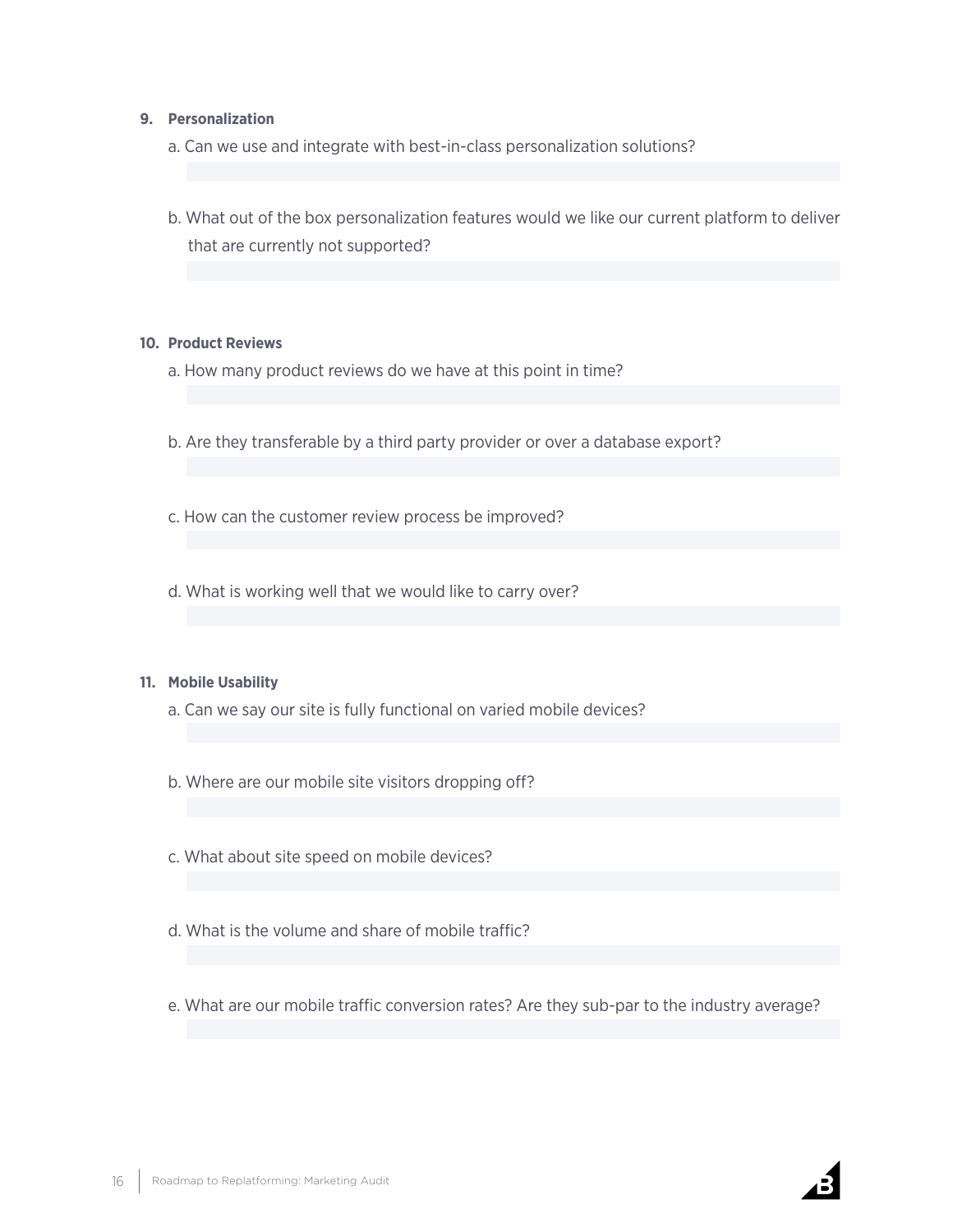#### **12. Rewards and Loyalty Programs**

- a. Are we satisfied with our current rewards and loyalty program?
- b. Where does it falter?
- c. Does it offer its full feature set on our current ecommerce platform?
- d. Do the best-in-class loyalty and reward app vendors support our current ecommerce platform?

#### **13. Content Marketing**

- a. Does our current platform support or integrate with a blog?
- b. If so, what is the primary function of the blog? Is it intended mainly for audience education, for content marketing or both?
- c. Are our product guides integrated with the product catalog?

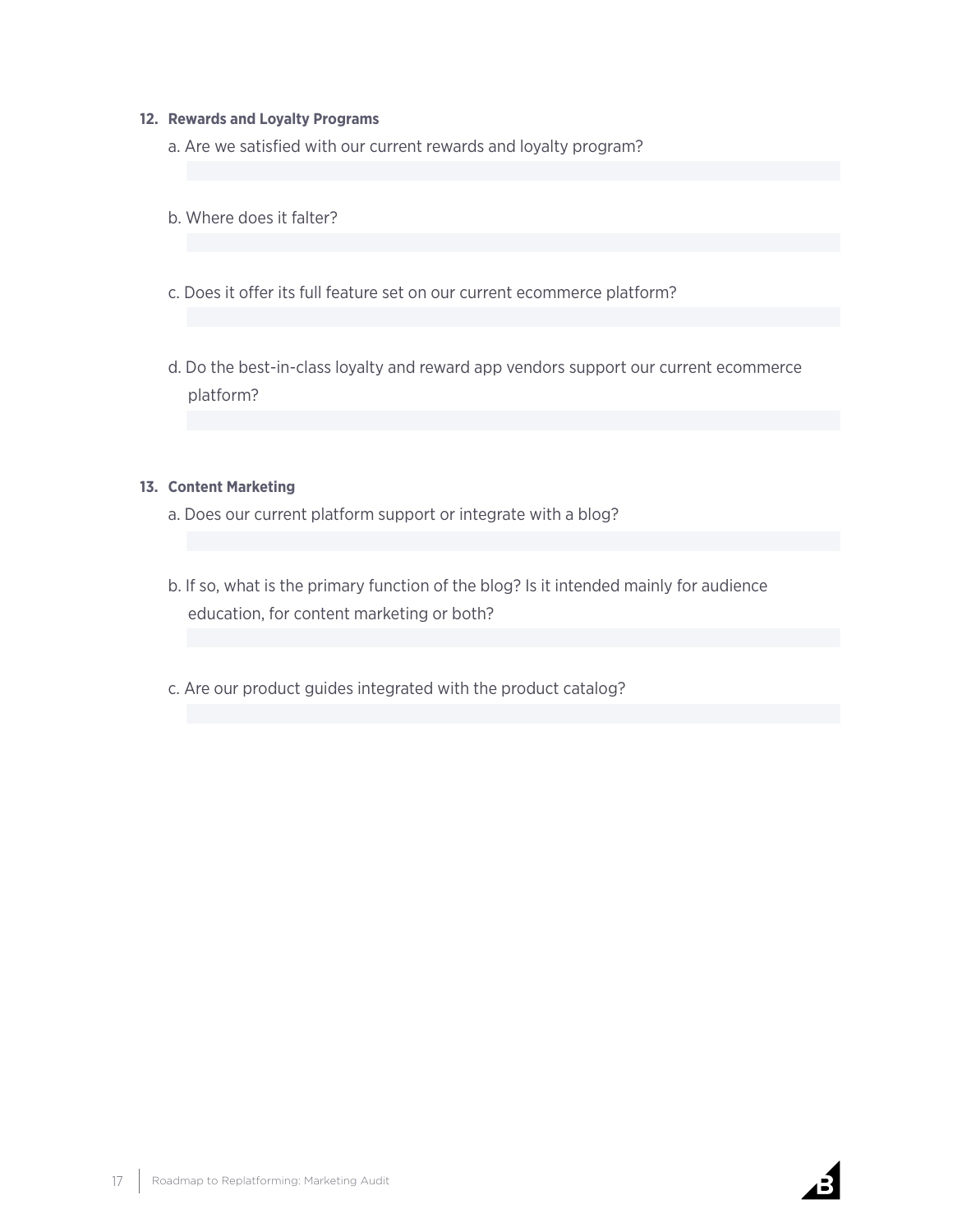<span id="page-17-0"></span>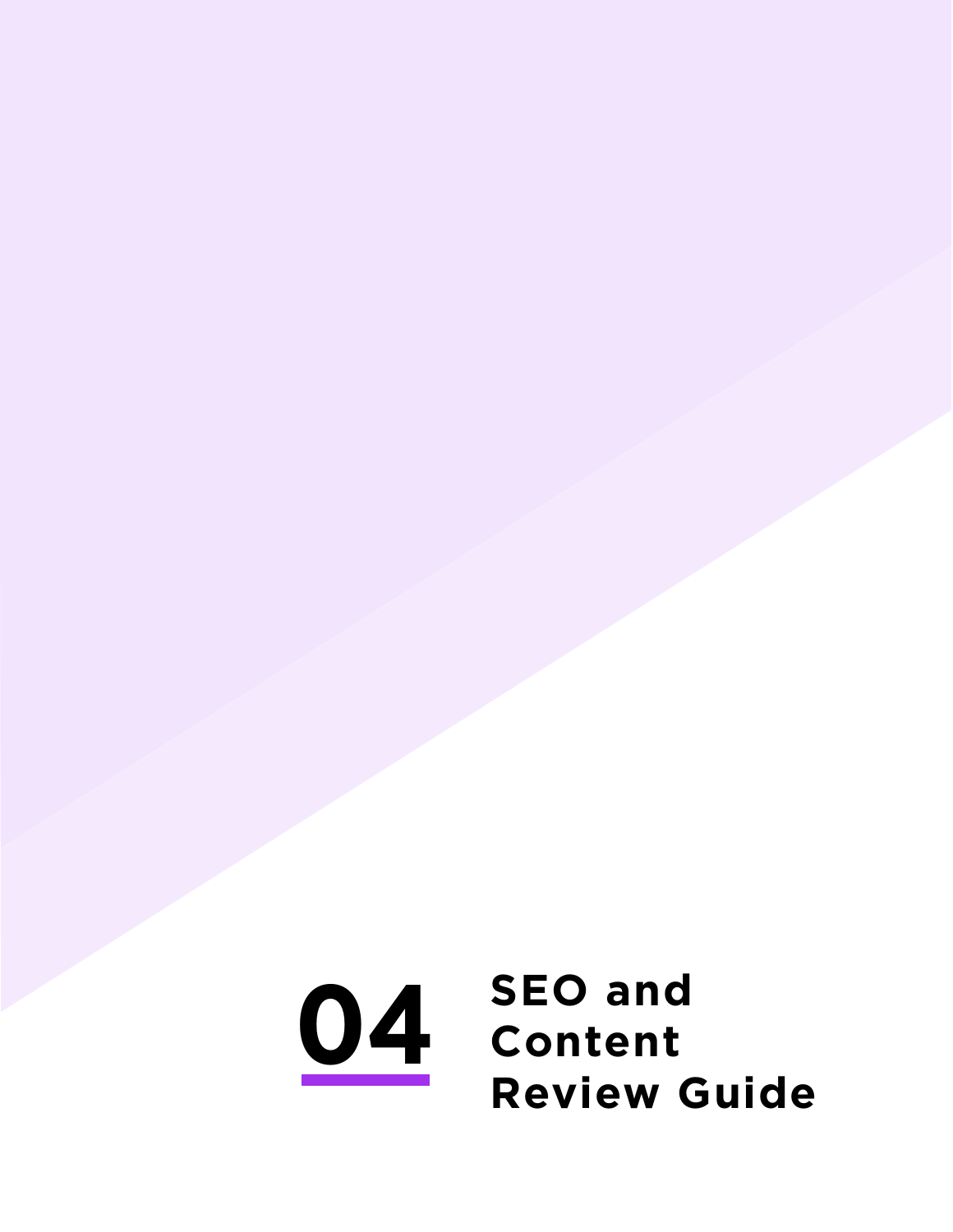## **SEO and Content Review Guide**

SEO and a thorough content review are typically critical pillars of replatforming projects. Here are recommended steps and ways to approach your client's content and SEO.

## **Benchmarking**

Start by establishing a baseline by running a content audit that references website traffic, as they will want to:

- $\Box$ Benchmark top landing pages by sessions and page views.
- $\Box$  Discover landing pages with the highest amount of search referrals.
- $\Box$  Run crawl tests to assess the accessibility of the site to search engines and get the number of currently indexed pages.
- $\Box$  Do a thorough crawl of their existing site using SEO crawlers.



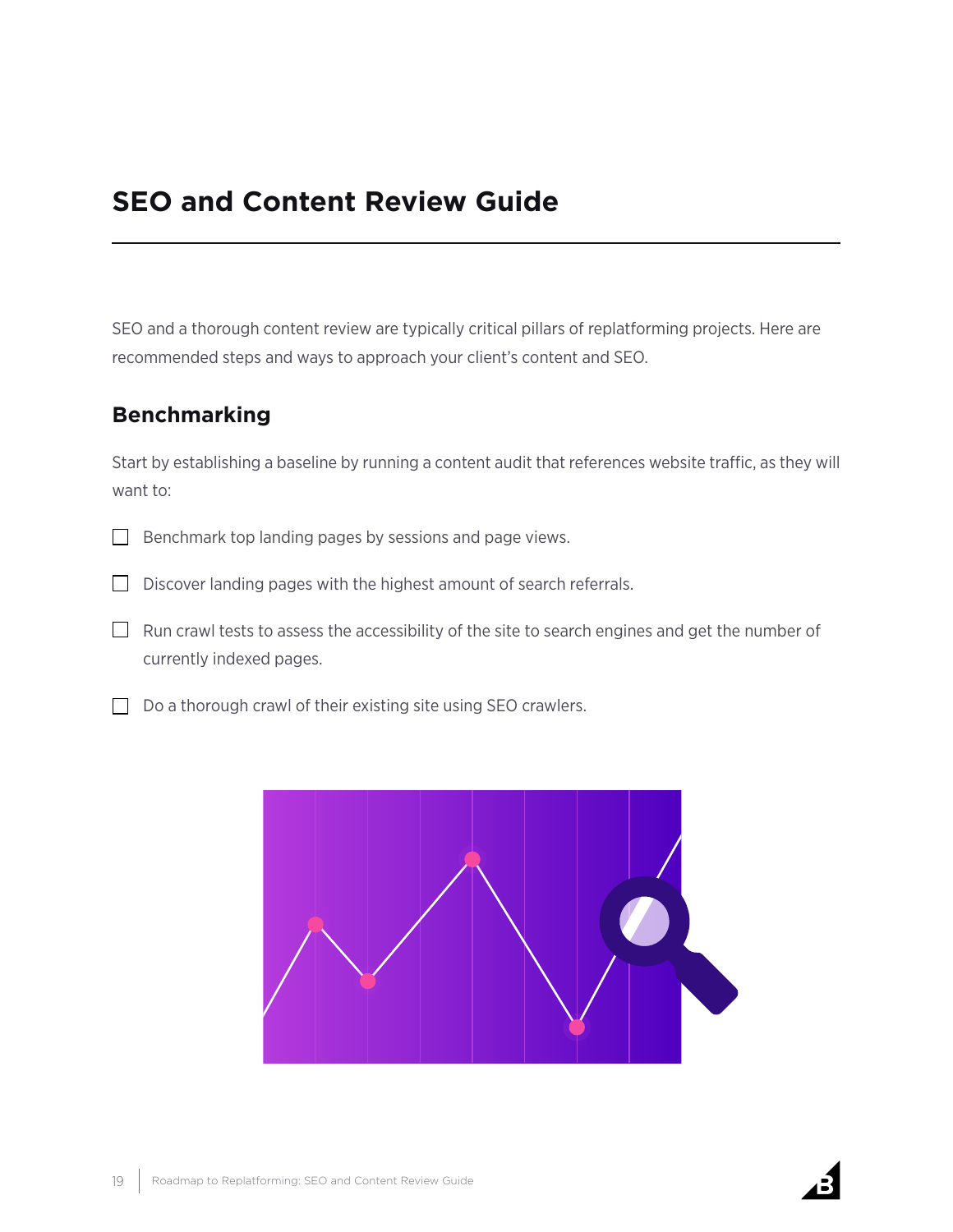## **Content Review**

They want their content review to reflect the current page level taxonomy. So they will want to take the following actions:

 $\Box$  Outline and count pages by page type, i.e. category, product, static, blog, review, search and transactional pages (like add to cart and checkout pages).

 $\Box$  Note the URL structure of each page type and discuss with SEO team as to whether the URLs are the most optimal.

 $\Box$  Review on-page template by taking note of word count and heading tag placements. Again, set aside time with UX and SEO team to review if current on-page structures are both optimal for SEO and UX.

 $\Box$  Review page templates on mobile screens and unpack the most challenging UX pain points.

Over the course of the content review process, the following questions will need answers from the SEO and analytics team on a spreadsheet that will outline every page on the current site:

 $\Box$  How does the content on this page serve a purpose? (It's best to group answers by page taxonomy.)

- $\Box$  How much traffic did each page receive over the last 30, 90, 180 and 365 days? (Be sure the chart the answers out on a spreadsheet.)
- $\Box$  Is this page orphaned?
- $\Box$  Has this page earned any external backlinks? What is the page-level authority?
- $\Box$  How many social shares has this page amassed?
- $\Box$  Is content on this page similar or duplicated on any other page(s)?
- $\Box$  Is the content on this page still relevant?

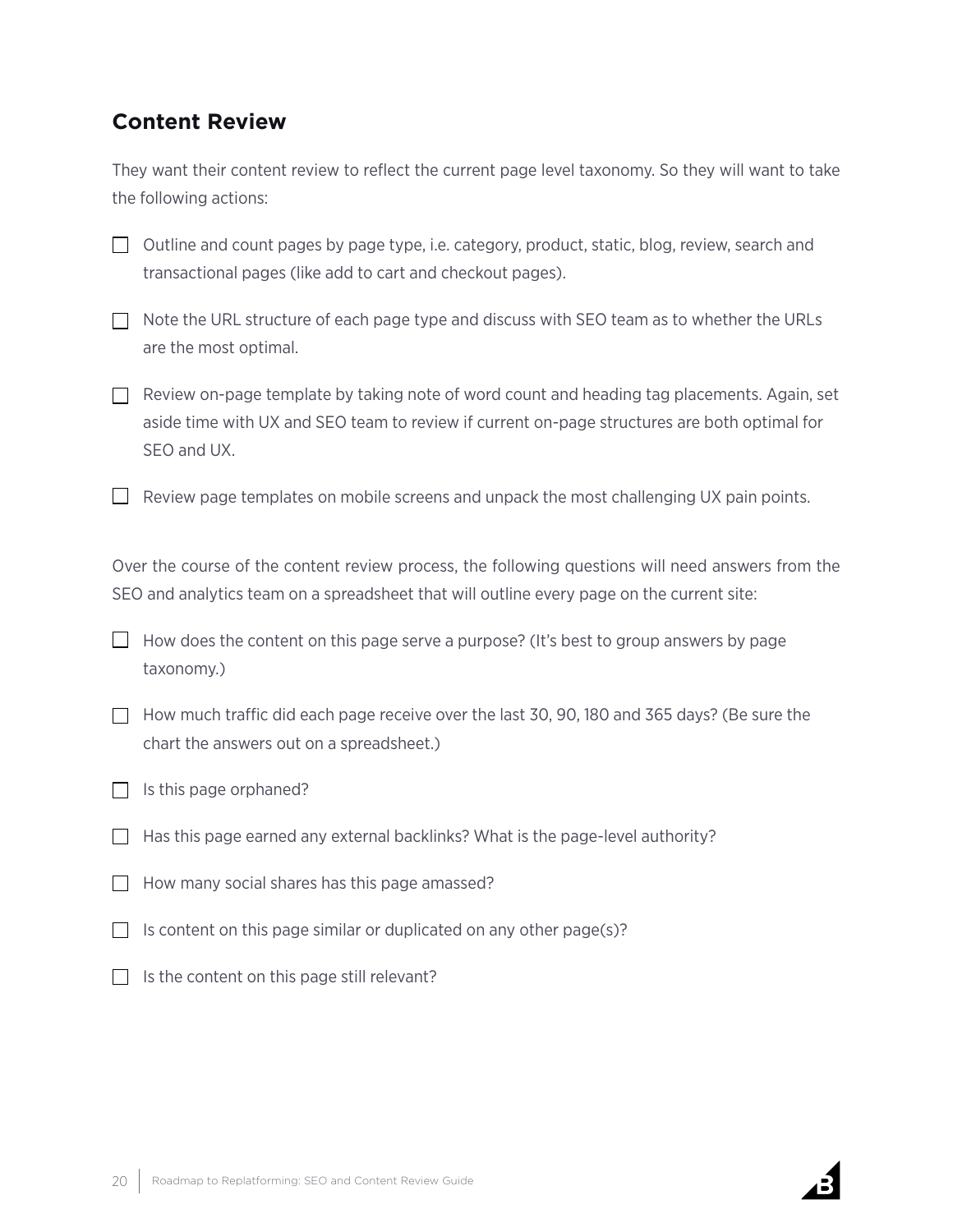## **URL Structure and Redirection Plan**

They will need to establish if URLs will be changing over in the replatform. If so, a comprehensive URL outline and redirection plan must be created for the replatform.



#### **Launch and review**

- 1. Pre-launch: Carry out final checks on content, pages (by carrying out a crawl) and assurances that correct (301 - permanent) redirects are in place.
- 2. Post-launch: Review baseline metrics and results over the course of the first week and months.

The key baseline SEO metrics to have the SEO team report back on include:

|              | Traffic by referral source                                                     | Crawl errors              |
|--------------|--------------------------------------------------------------------------------|---------------------------|
| $\mathbf{I}$ | Top SEO landing pages                                                          | <b>Backlink reports</b>   |
|              | Rankings                                                                       | Internal link reports     |
|              | Engagement metrics such as time on site,<br>pages per session, and bounce rate | Broken links (404 errors) |

 $\Box$  Customer journey and conversion paths

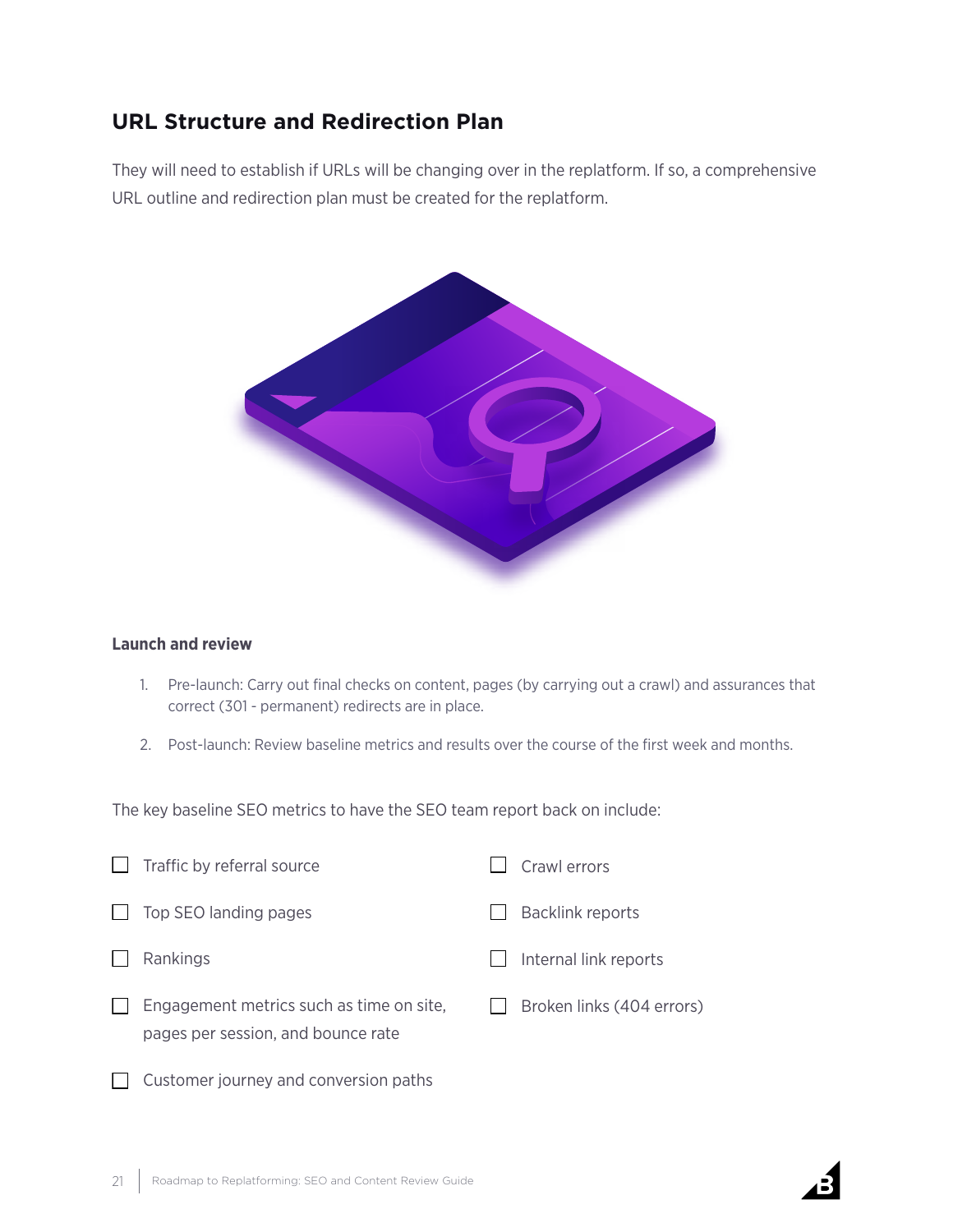# <span id="page-21-0"></span>**Technology Audit**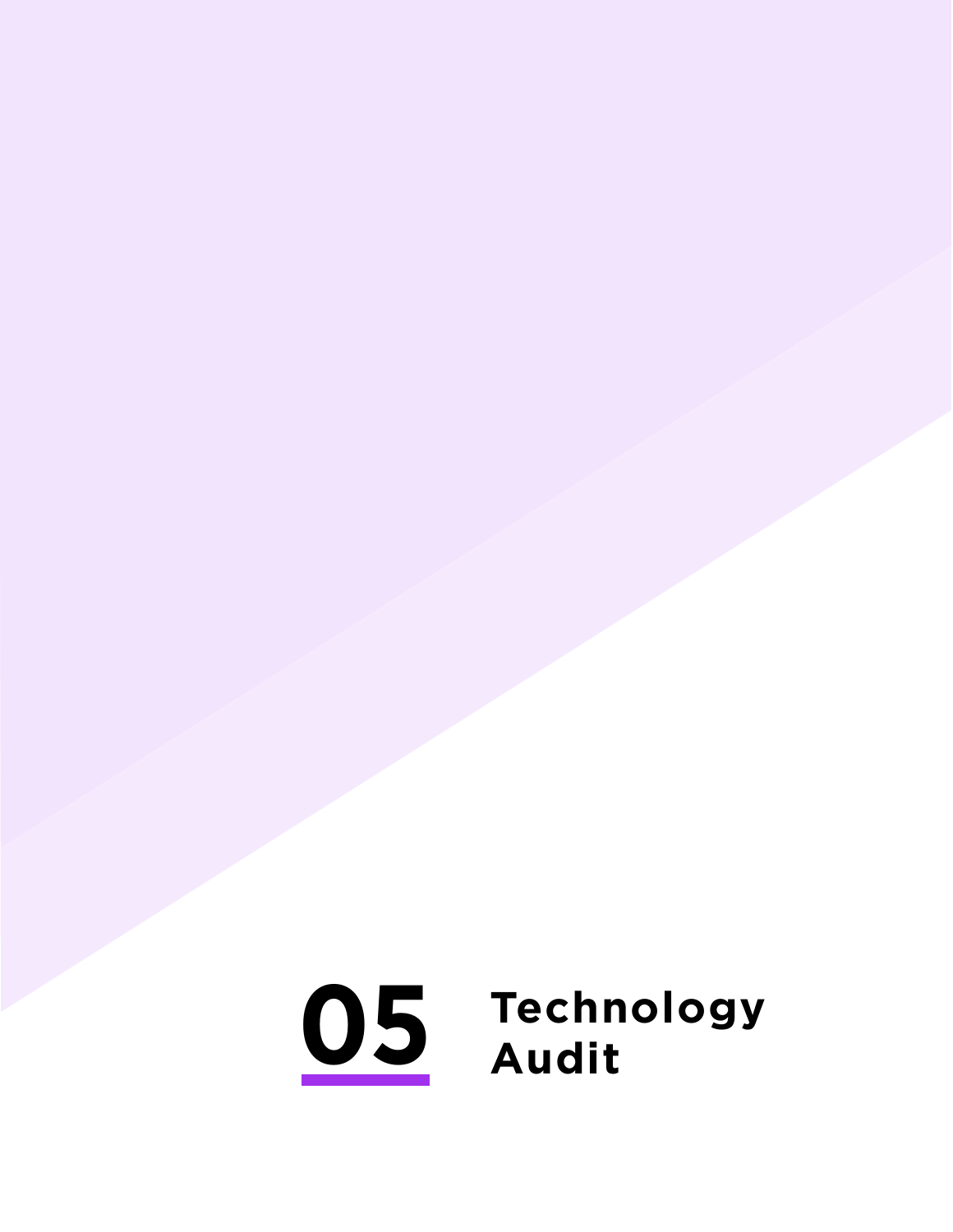## **Technology Audit**

This audit takes stock of the current integrations of their existing platform, server specifications (if they are running an on-premise platform), currently running plugins, and their full technology stack.

Make sure they should also consider logistical concerns like necessary payment gateways, shipping structure and complexity, currency offerings, inventory management and routing capabilities, supported channels, and warehouse structure.

Here is a summary of what your clients should include in their technical analysis specification:

- **1. Frontend Development Capabilities** 
	- a. What pain points do our frontend developers have?
	- b. Are there any backend dependencies that deter or slow down frontend development work?
	- c. What key features of the current platform do we want to see carried over?
	- d. Are your product detail pages (PDP), product listing pages (PLP), cart and checkout pages optimized for conversion? How can that be maintained or improved?
	- e. What purchase models (subscription, single purchase, etc.) and approaches (seasonal sales, scheduled, flash sales, etc.) do you use that you want to change or maintain?

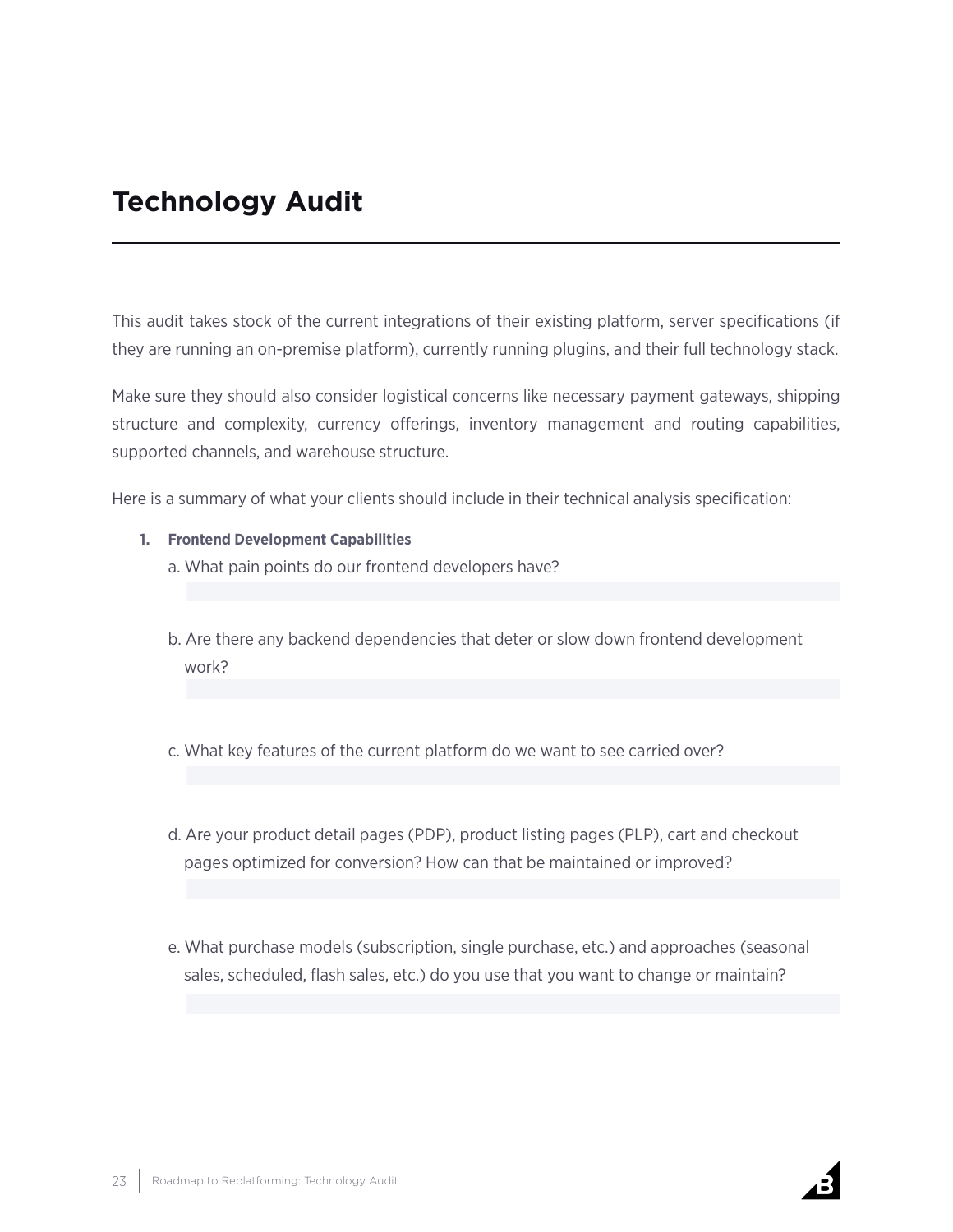#### **2. Backend Capabilities**

- a. What pain points do your backend developers have?
- b. Do you have issues managing database tables, records, database scaling, or compliance? How have these been managed to date?

#### **3. Templating System**

a. Is our current platform constrained to a specific programming language?

b. Are there any preferences we have?

#### **4. Scalability**

- a. How has our current platform coped over the last 3 traffic spikes?
- b. What infrastructure improvements are required to better scale for growth?

#### **5. Integrations**

- a. What are the current mission critical system integrations (like ERP, OMS, WMS, CRM, BOMSs and 3PL integrations)?
- b. What are critical pain points and inefficiencies that are costing us manpower hours or slowing down operations?
- c. What are our current must-have integrations that we expect to be carried over to our new platform? This could include payment gateways, taxes, shipping solutions, etc.
- d. What are the middleware/API messaging practices in place to connect our ecosystem?

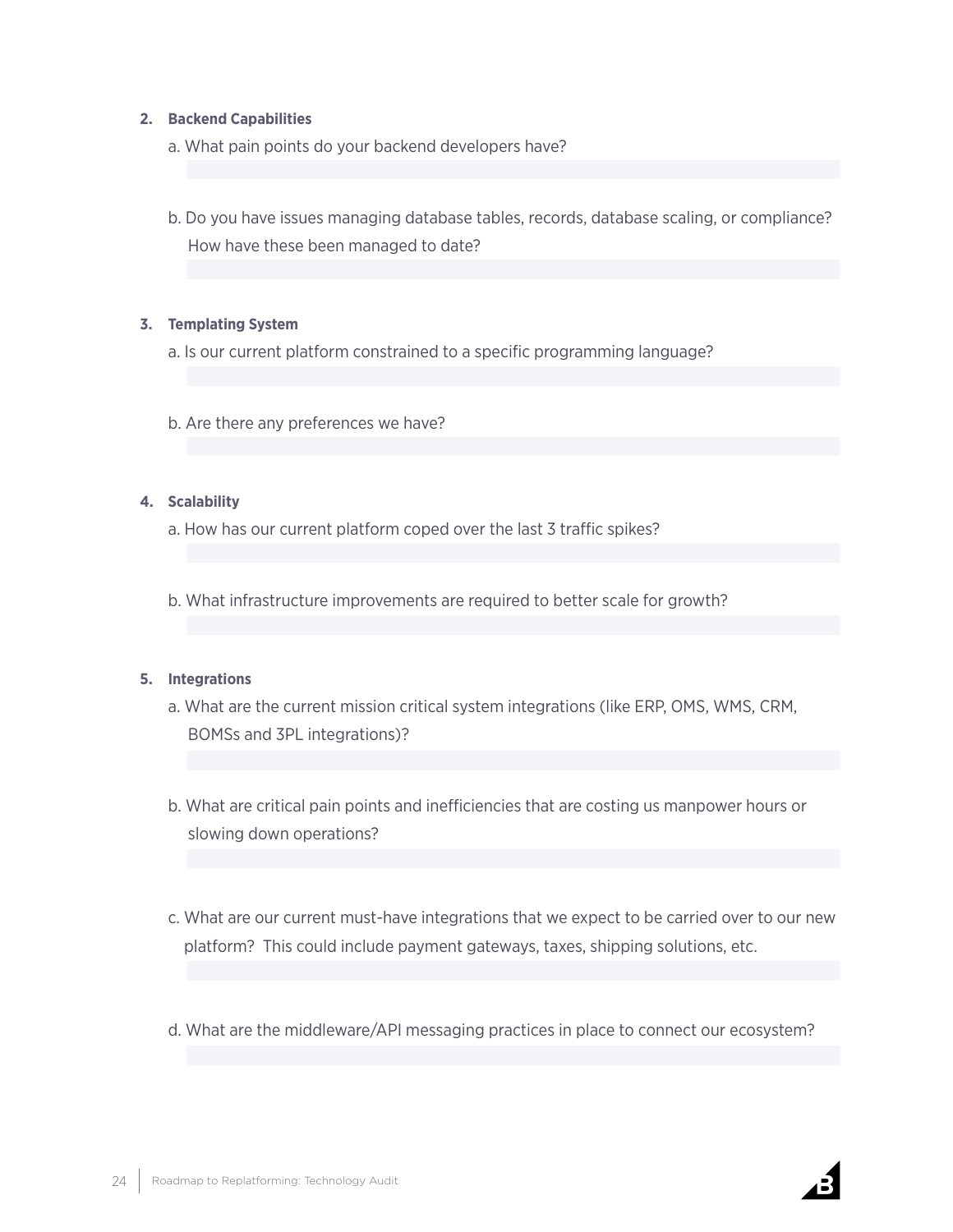#### **6. Server Performance Benchmarks**

- a. What does our current uptime look like? Is it acceptable? If not, what's the standard we want to achieve?
- b. Has bandwidth been adequate? What will be acceptable on a new platform?
- c. What is the current CDN setup and its reliability?
- d. What are our acceptable standards for PCI compliance and security? Outline all major breaches.

#### **7. Architecture**

- a. Is our current platform coupled or decoupled?
- b. Would a transition to a headless commerce platform improve or complicate our technical and marketing team processes?



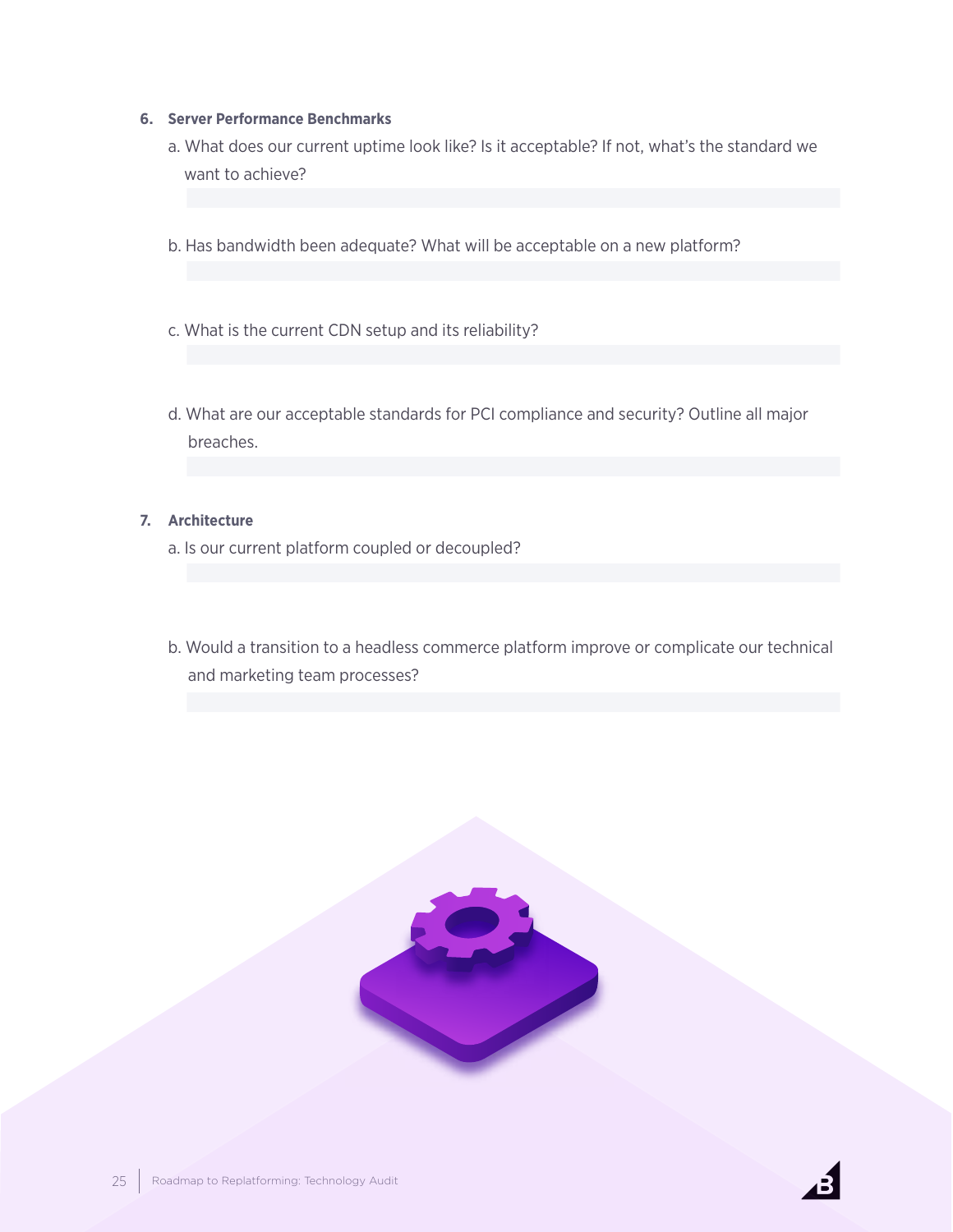<span id="page-25-0"></span>**06 Total Cost of Ownership Assessment**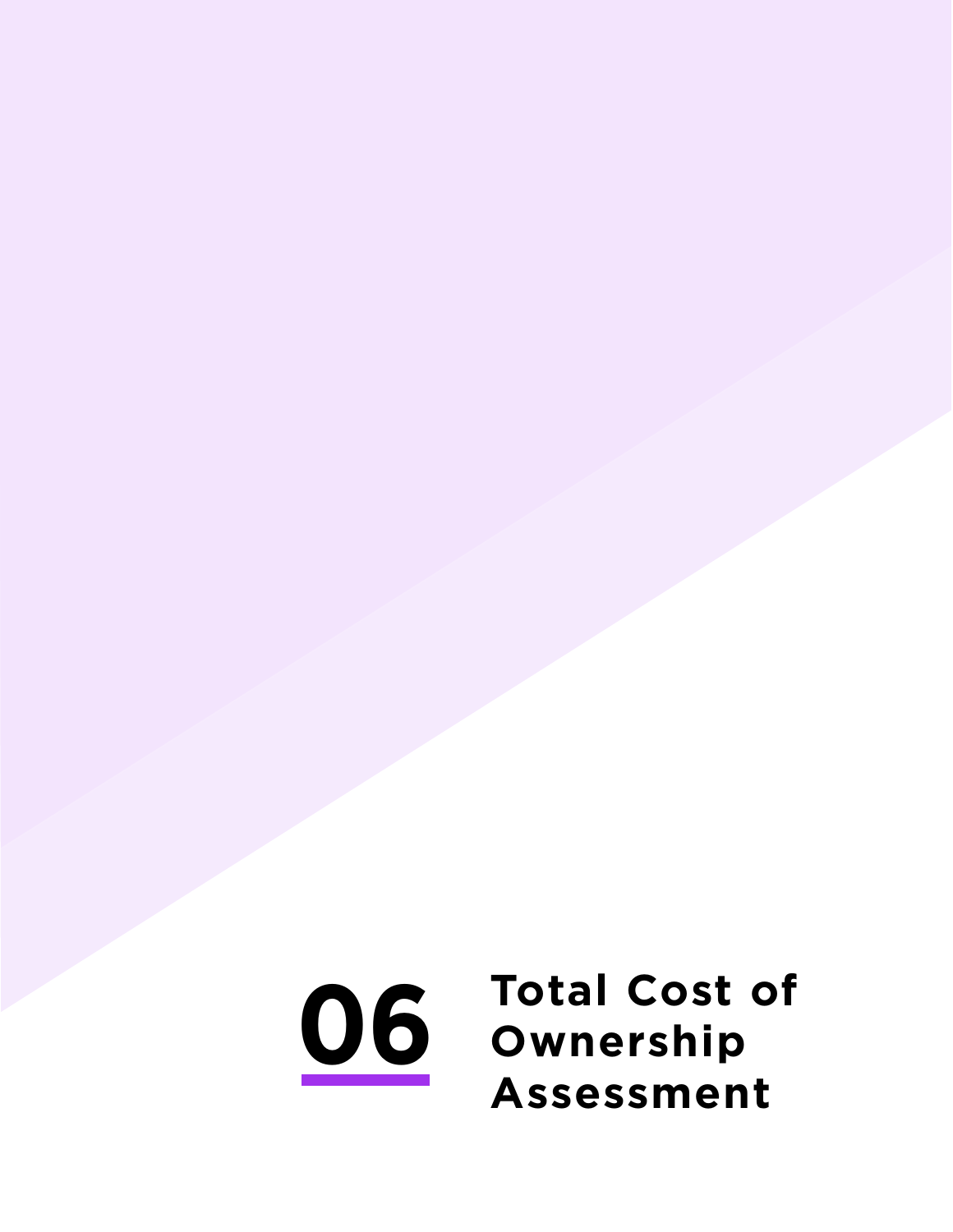## **Total Cost of Ownership Assessment**

Another important factor to consider when choosing to replatform is the total cost of ownership. According to a Forrester report on TCO in **[ecommerce replatform projects](https://img.en25.com/Web/DemandwareInc/%7B7a37e7be-9c0b-41c8-9c4e-837a51e78057%7D_Forrester_TCO_Comparison.pdf)**, almost half of all ecommerce projects in their survey had significantly higher than predicted TCO.

Your client's TCO should include these 2 phases:

- $\triangle$  The initial build costs, or CAPEX costs
- ▲ Predicted ongoing costs after the new site goes live, or OPEX costs

Ecommerce replatform project leads should invest time and effort into meticulously detailing their TCO model. This worksheet aims to help you take them through key elements that should be incorporated into their project's TCO.

Ask relevant stakeholders to calculate the following costs (if applicable) to calculate their projected replatform TCO. Use the results to inform their budget during the RFP process.

## **CAPEX Costs**

#### **Pre-build, consulting and business analysis costs:**

- ▲ Platform evaluation (consultancy costs if applicable)
- $\blacktriangle$  RFP support (for the evaluation and selection of agency)
- $\blacktriangle$  External contractors at the project discovery stage
	- Business Analyst
		- Project Manager

• Solution Architect

• Quality Assurance

• Developer(s)

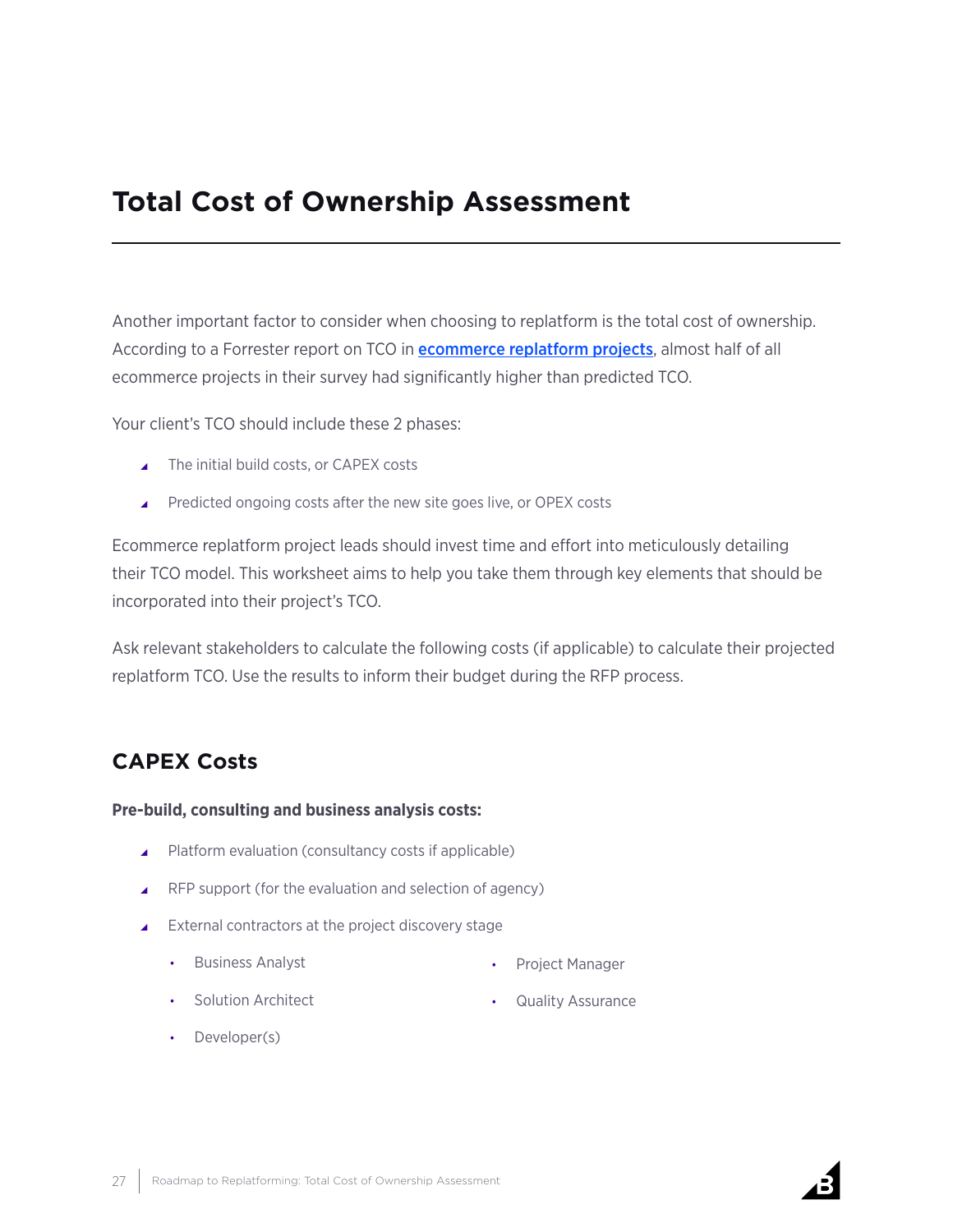#### **Delivery, agency and technical costs**

- ▲ Design and build costs (not necessarily a fixed fee, factor in contingency)
- $\Box$  Data import (if not part of the build cost)
- $\blacktriangle$  Third party integration costs (i.e. PaaS setup or managed integration by a third party, if not part of the build cost)
- $\blacktriangle$  Third-party search and merchandising solution (licensing, integration, etc.)
- ▲ API integration and third-party module/app costs.
- \ SEO discovery and consultancy around the project (input into the functional specs, creation of project plan, management of SEO data migration and redirects)
- ▲ Hosting and hardware costs (if on-premise)

#### **Post-launch costs**

- $\blacktriangle$  Pre-launch testing
- $\blacktriangle$  External platform training

CAPEX costs should be thorough and factor in not just the more obvious costs related to technical, design and development but also costs related to staff training, pre-build analysis and testing.

## **OPEX Costs**

The blind spot for most TCO analysis in replatform projects is OPEX costs. Here are must-have costs to consider incorporating into their TCO OPEX section.

#### **Retainers for service providers**

- ▲ Ongoing development
- $\triangle$  Support and maintenance retainers
- $\blacktriangle$  Technical SEO retainers (if applicable)
- ▲ Ongoing staff training

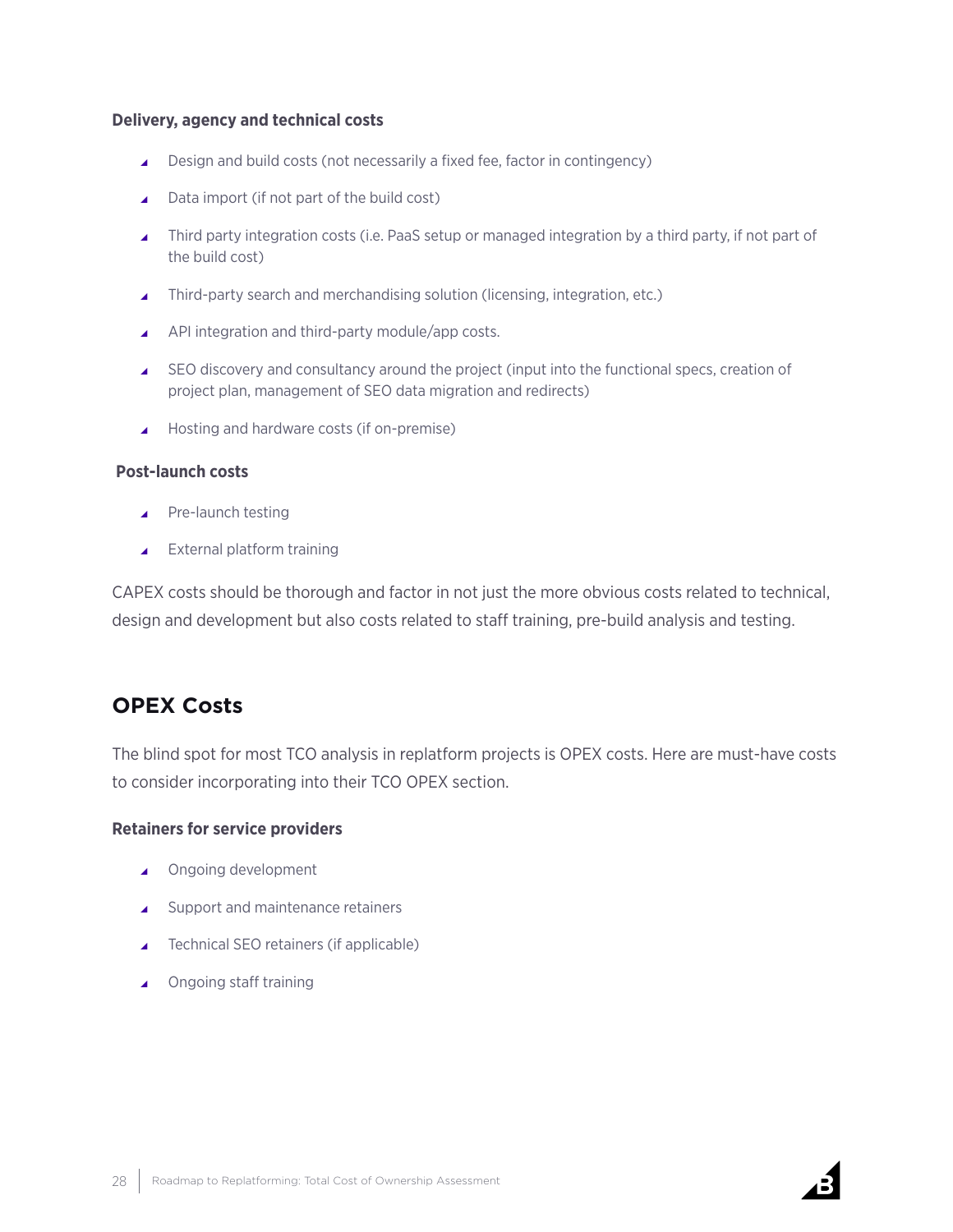#### **Infrastructure and integration licensing fees**

- $\triangle$  Data migration service to transfer catalog and customer data
- $\blacktriangle$  API integration fees
- ▲ Ongoing hosting fees (if applicable)
- $\blacktriangle$  Payment processing fees
- ▲ On-going module costs (for cloud-hosted platforms)
- $\blacktriangle$  Annual license fees for third-party apps and integrations

#### **Third party tools**

- ▲ Monitoring tools (e.g. New Relic, Pingdom, Shoppimon, etc.)
- $\triangle$  ESPs Email service provider (if also transitioning to a new provider)
- $\blacktriangle$  Fraud prevention services
- **A** Personalization solutions
- Address validation services
- $\triangle$  Shopping feed management services
- $\blacktriangle$  Licensing for other third-party tools

Ask relevant stakeholders to calculate amounts for all of the above. Are they overspending? Set ecommerce platform costing benchmarks based on their financial forecast.

Use this information to inform the RFP process to make sure their new platform has the needed ROI.



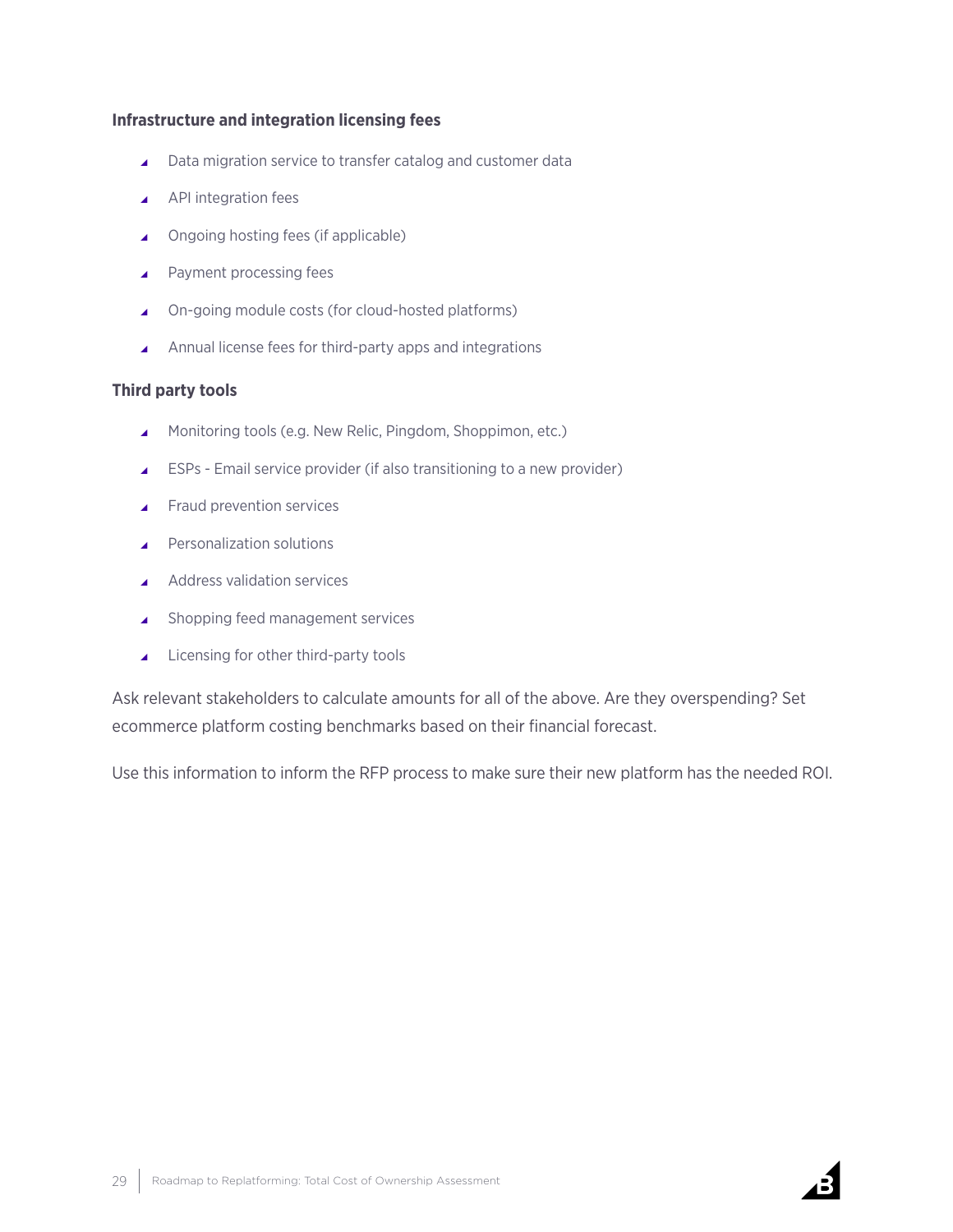# <span id="page-29-0"></span>**RFP Guide**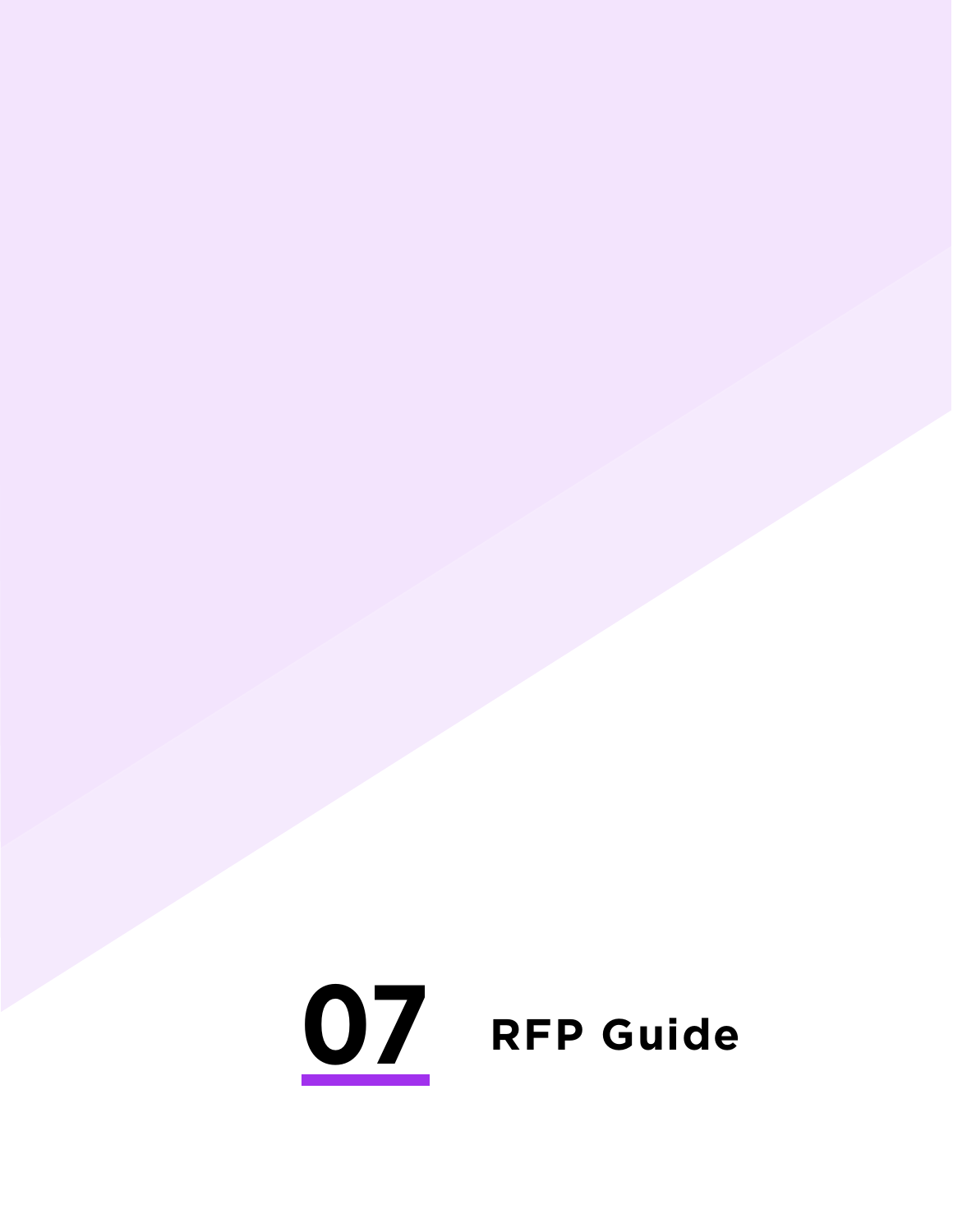## **RFP Guide**

Now that your client has completed a thorough situation analysis of their existing platform, they will know its strengths and weaknesses. All of the information they collect should enable them to ask the right questions in an RFP to ecommerce platform vendors.

Here are key sections to include in their RFP. They can also use our 193 question [RFP template](https://www.bigcommerce.com/blog/free-ecommerce-rfp-template/) to create their RFP.

## **1 Project Overview**

- $\blacktriangle$  A brief introduction to the company
- $\blacktriangle$  A detailed overview of the replatform project
- ▲ Details of the goals and objectives of the replatform project
- $\blacktriangle$  Their expectations from proposals and ecommerce platforms

## **2 Preferred Response Formats**

- ▲ The preferred document format of responses (i.e. Word doc, PDF, PPT)
- The expected length and level of detail of answers to each question
- $\blacktriangle$  Where responses should be sent
- $\blacktriangle$  The expected final deadline for responses

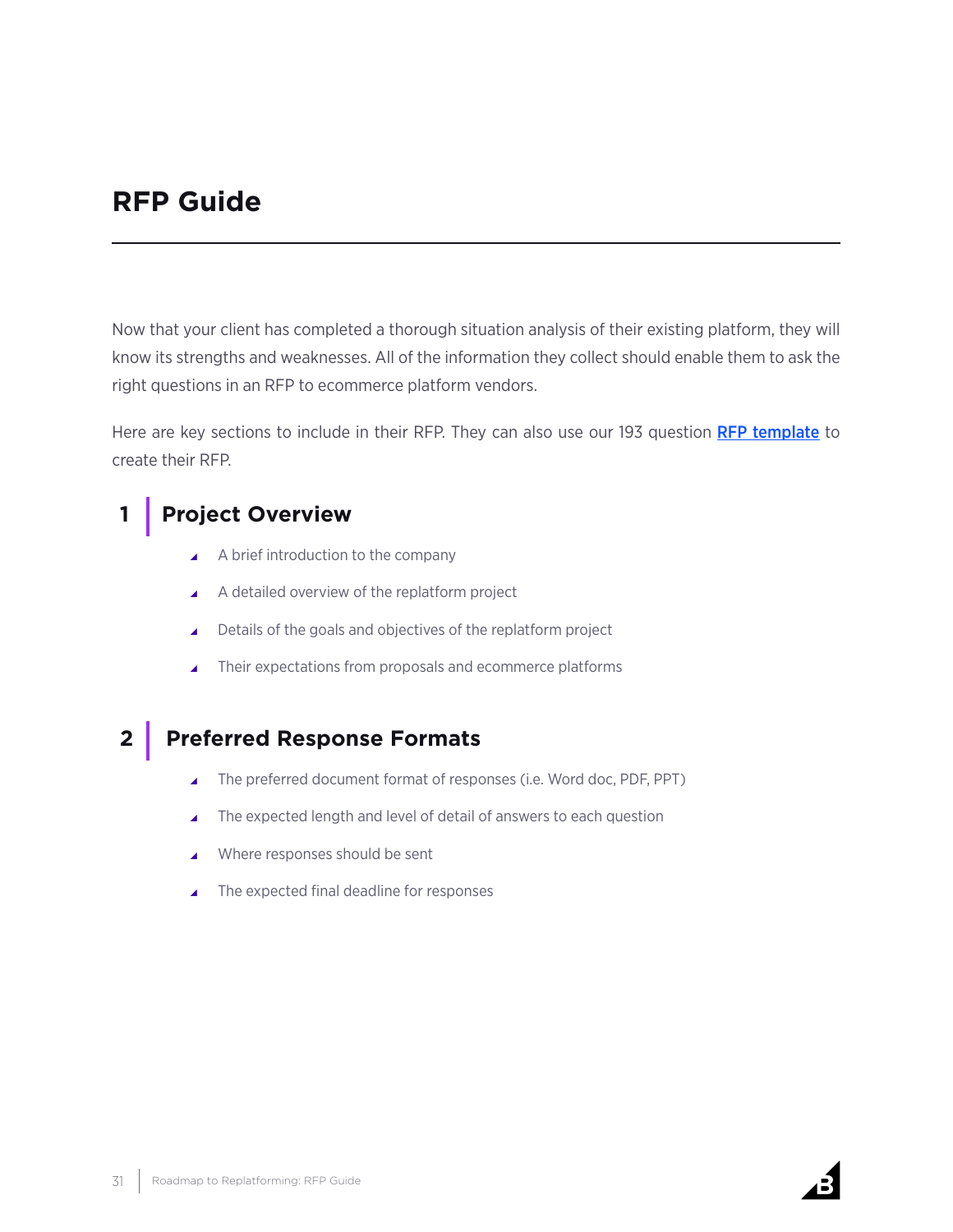## **3 Current Platform Audit**

- \ An overview of their existing platform
- $\blacktriangle$  Their existing platform's limitations and pain points
- $\triangle$  Strengths or features they will need the new platform to carry over
- \ Give a comprehensive technical overview
- \ Outline known risks in the project

## **4 New Platform Expectations**

Organize their features list by priority using methodologies such as the MoSCoW method:

- **1. M** Must have this requirement to meet the business needs
- **2. S**  Should have this requirement if possible, but project success does not rely on it
- **3. C** Could have this requirement, if it does not affect anything else on the project
- **4. W**  Would like to have this requirement later, but delivery won't be needed at this time

## **5** Budget and pricing

- ▲ Getting specific on budget is optional, but it is important to provide guidance on pricing, i.e. whether they will be working on a fixed time and materials budget or whether pricing will be time (per day) based.
- **Pricing guidance will manage expectations from vendors from the very beginning and** ensure that their proposals align with the project's billing and finance cycles.
- \ Keep in mind that each provider will present pricing differently. Remind your clients to look at the details of what is included and what pricing is based on to get a total sense of cost before making comparisons.

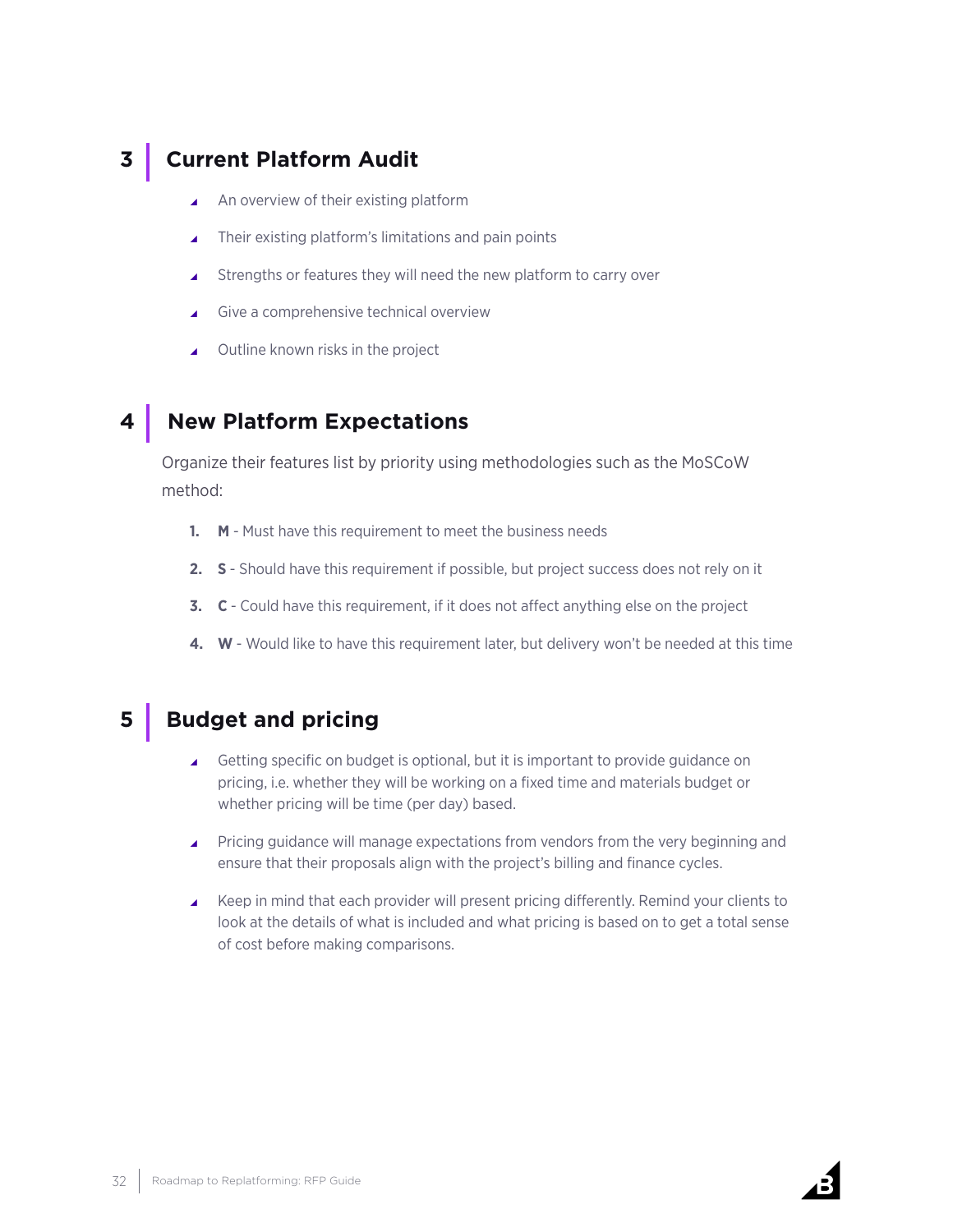<span id="page-32-0"></span>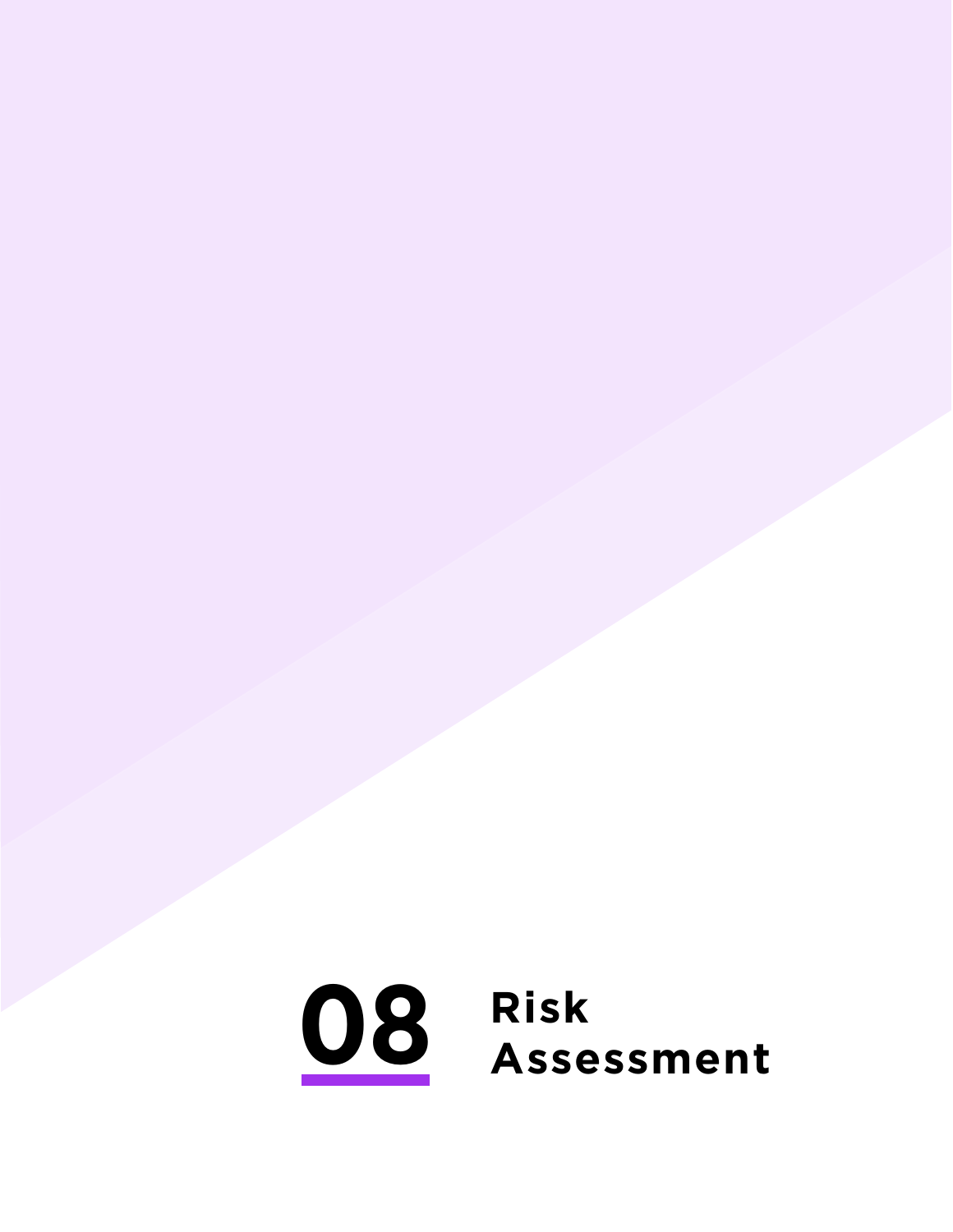## **Risk Assessment**

Every single sub-process and step in a replatform project should have a risk assessment plan that is focused on minimizing project risks. Here is a quick summary of the key areas to carry out due diligence.

Share this assessment with relevant stakeholders to make sure the following areas are being monitored.

## **1 Data migration**

Handle data with extreme care during the data migration phase. For business continuity and the maintenance of trust, it is critical to keep customer and product data secure. They should consider factors like:

- $\blacktriangle$  Is the data coming from a single source or multiple sources?
- How clean is the data? Will it need to be cleaned before migration?
- $\blacktriangle$  Will they be migrating everything or only active/recent transactions? If so, how far back will they be transferring historical data?

## **2 Website functionality**

Have them regularly check their initial discovery and RFP documentation to ensure that their replatform is aligned with the project's initial goals and overall business expectations.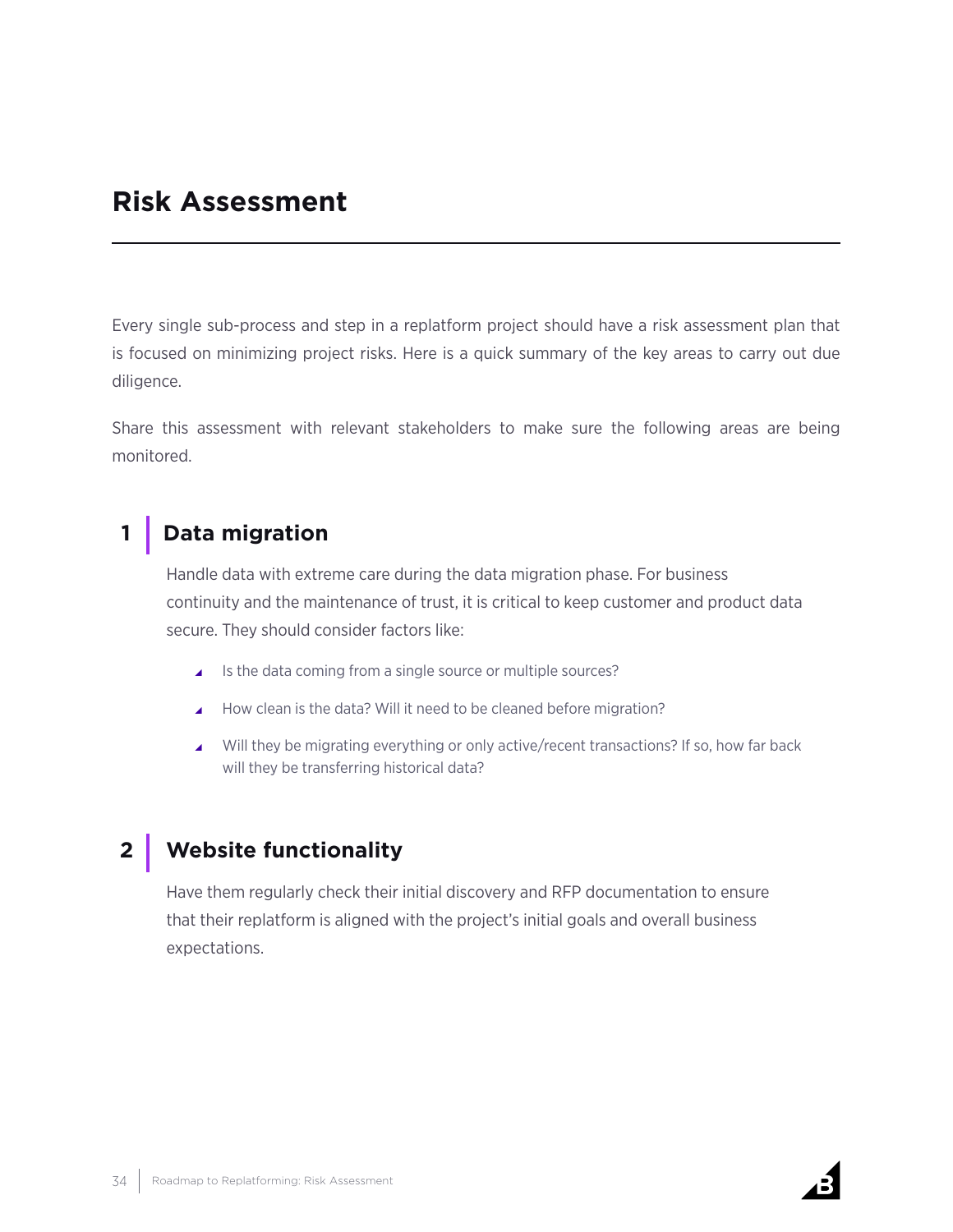## **3 Impact on traffic and SEO**

When it comes to SEO and reducing the impact of the replatform on traffic, it is critical to work with the right people with experience on the chosen platform. SEO will typically be initially affected by replatforming, but with solid SEO migration execution including maintaining unique URL structures, the mid- and long-term effects of a replatform on SEO traffic is positive.

They can help mitigate the short-term impact by utilizing paid media while they wait for new traffic to build through organic search.

## **4 Integrations**

Your clients can ensure that their new platform integrates with third party tools and platforms the right way. Avoid deploying hacks and shortcuts. API calls and integrations should be deployed effectively. They should consider all components of their core systems from supply chain and shipping to taxes and payments. Emphasize proper and adequate integration in specification documentation. Run thorough tests prior and post go-live with adequate documentation to ensure that an audit trail is in place for other team members.

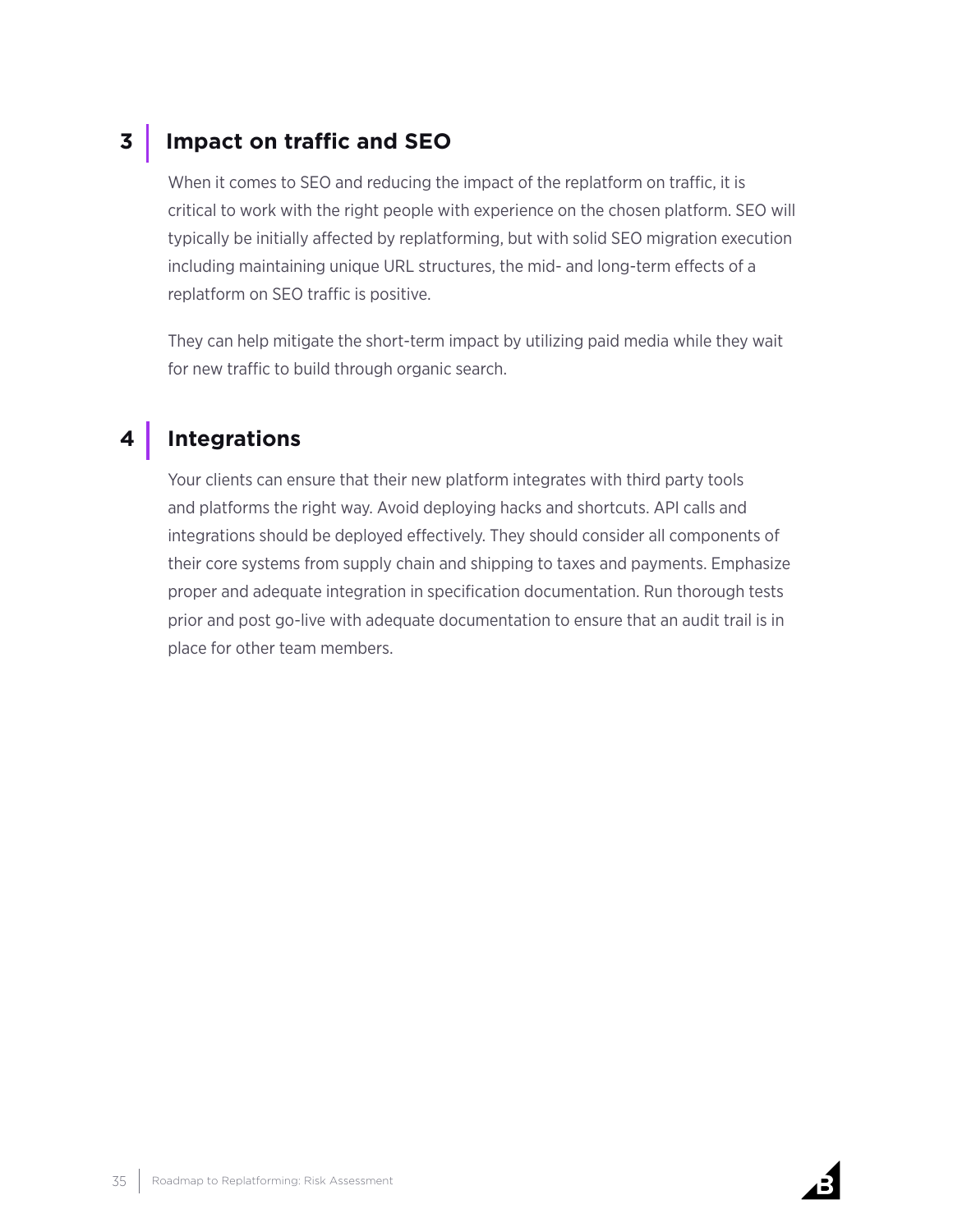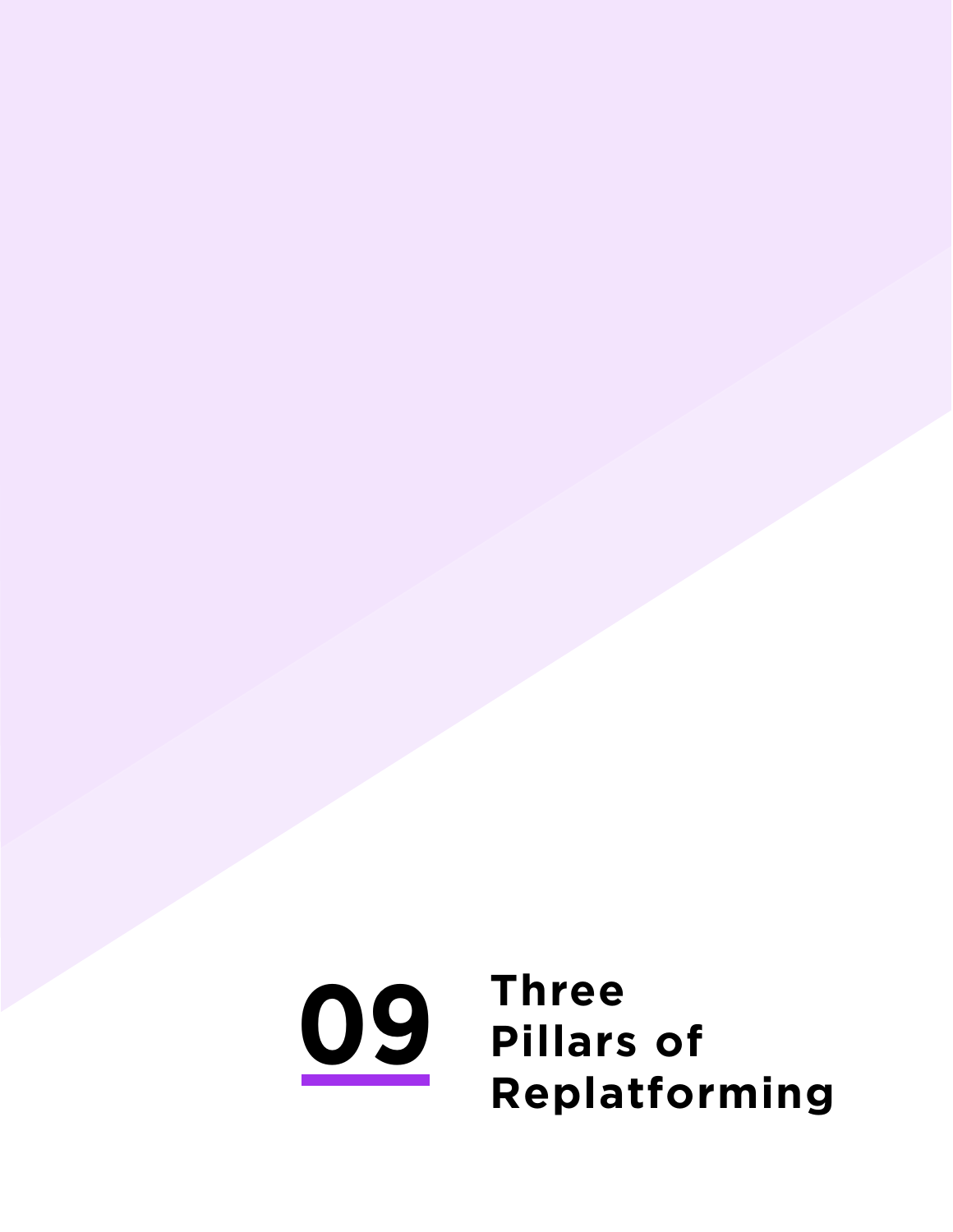## **Three Pillars of Replatforming**

When it comes time to take steps to actually complete the replatform process, there is no shortage of steps to consider. However, the most pressing of these needs will usually fall under one of these three pillars.



By handling these three pillars in a careful and methodical way, your clients are setting themselves up to have a successful replatform.

In the following pages, we outline the steps necessary to move data from the old platform to the new platform, link any necessary integrations, and build the site's UX and UI.

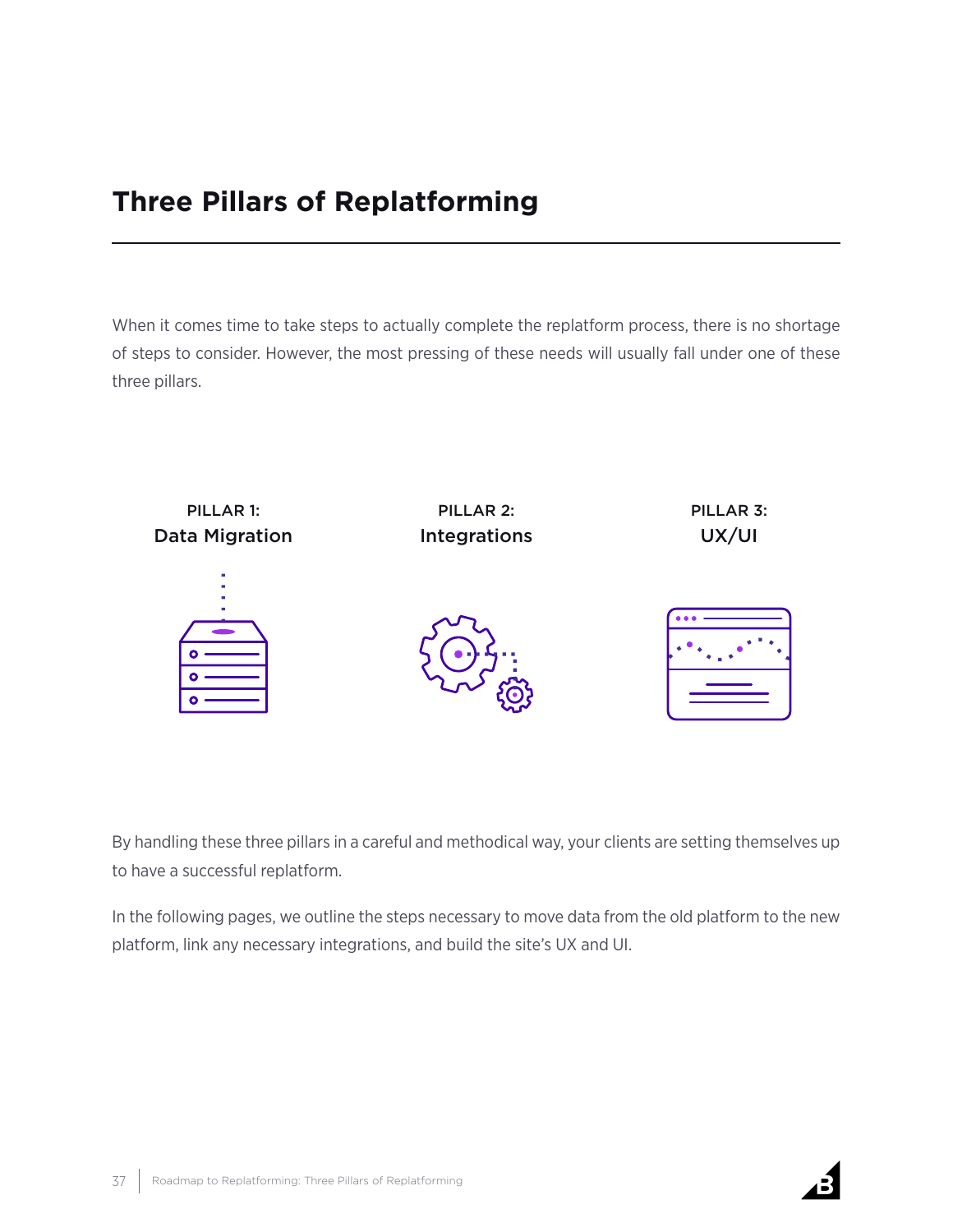## <span id="page-37-0"></span>**Replatform Pillar 1: Data Migration**

The first phase of the actual replatform will be focused on getting all of client's valuable data from platform A to platform B.

#### **Why start with data migration?**

- It's usually the heaviest lever and will require the greatest manpower to pull down. Move the big rocks first and uncover risks now to avoid derailing the project later.
- $\perp$  It's the true heartbeat of the business. Marketing asks, UX optimized to personas, and SEO are all nice to have, but—assuming their business is not a completely new venture—one thing they truly can't go live without is their data.

Here are the key steps to tackling data migration.

## Step 1: Decide who will be executing the data migration.

#### **Important questions to ask your client:**

- Does the platform you're moving to offer data migration support services?
- Will you use an external agency or an internal team to handle the data project?

#### **Things to consider:**

- Even if they don't do the actual execution of the data migration themselves, it's important for their internal team to be overseeing the project. Someone who knows their business data inside and out should be owning the project from the beginning.
- Are they a B2B or B2C business? Their data migration needs will vary based on this. B2B may require a deeper review of their data, as you will likely have a greater amount.
- $\blacktriangle$  Keep in mind that an agency may take longer to complete the data migration than an internal team will.

## Step 2: Decide what data to migrate.

Data to migrate will likely include:

- **Products**
- $\blacktriangle$  Pricing promotional/discounting, base prices
- ▲ Customers
- $\triangle$  Custom or customer-based pricing (price lists)

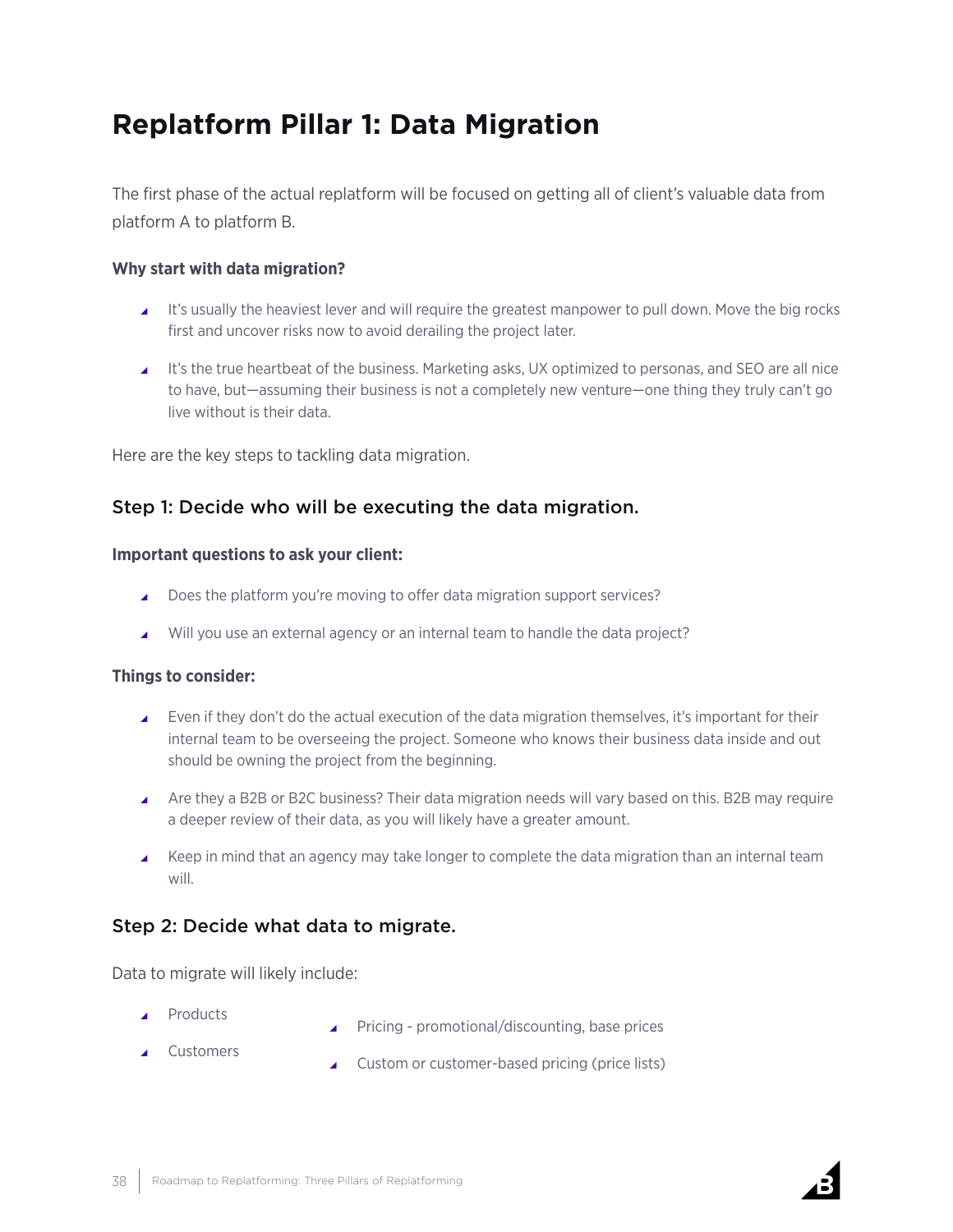## Step 3: Hygiene data to prep for migration.

Part of choosing what data to migrate is choosing what data to not migrate.

Replatforming is like moving to a new house. Don't take boxes of unsorted junk to the nice, new place. Make sure your clients hygiene their data *before* migrating it.

They should consider how far back they want to go with their data. Is data on a customer who hasn't purchased from them in three years still relevant to your business? Choose the parameters that make sense for their business regarding what to save and what to leave.

**EXPERT TIP:** After they clean their data, have them stage it on a separate location so it's ready to deploy and won't get mixed up with the data they haven't cleaned yet.

## Step 4: Phase and test migration.

The more well-organized and carefully phased the data migration is, the more risk can be mitigated. Whatever model they use, they will want to make sure to work in regular tests. They may want to start with a single store or subset of data.

One useful testing model is the 10-40-60 method. This means the tester:

- 1. First transfers 10% of their clean data from their secondary server to their new platform. Tests their most historic data first and then works forward in time, as the newer data is typically cleaner.
- 2. Does validations and testing and develops a benchmark structure to measure if their tests are successful enough to move forward.
- 3. Once they have passed their success standards, retests, this time with 40% of their data.
- 4. Completes validations and testing to reach their pre-set benchmark success rate.
- 5. Repeats test with 60% of their data.

**EXPERT TIP:** After they have completed their 10-40-60 testing, they should leave the 60% of data in their staging site. They will move the last 40% over during their full deployment. They can also choose to review and process the remaining 40% of data prior to deployment to reduce risk even further.

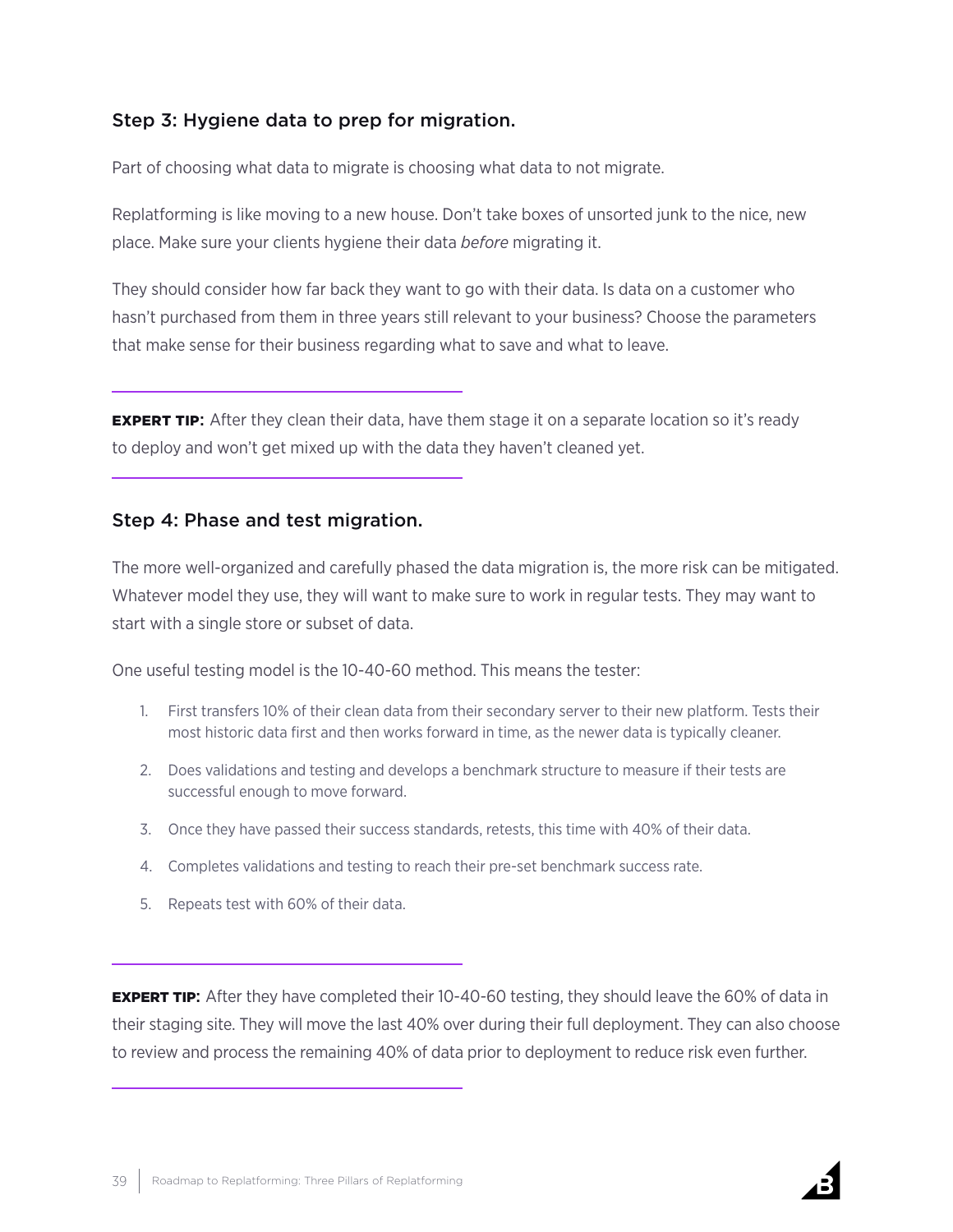## Step 5: Pre- and post-launch testing.

We recommend that the full migration of data should be completed at least 4-5 weeks (on average; this could vary based on project size) before the go-live date. This is to ensure they have adequate time to run tests to ensure all data is in place and that everything operates correctly.

- ▲ They should choose approximately 10% of the overall data to test and validate.
- ▲ In addition to internal testing, they should recruit a few valued customers to spend some time on their site to validate data. Consider offering gift cards as compensation.

They should continue testing until they reach their pre-set benchmarks for success. Repeat testing cycle after updates are made.



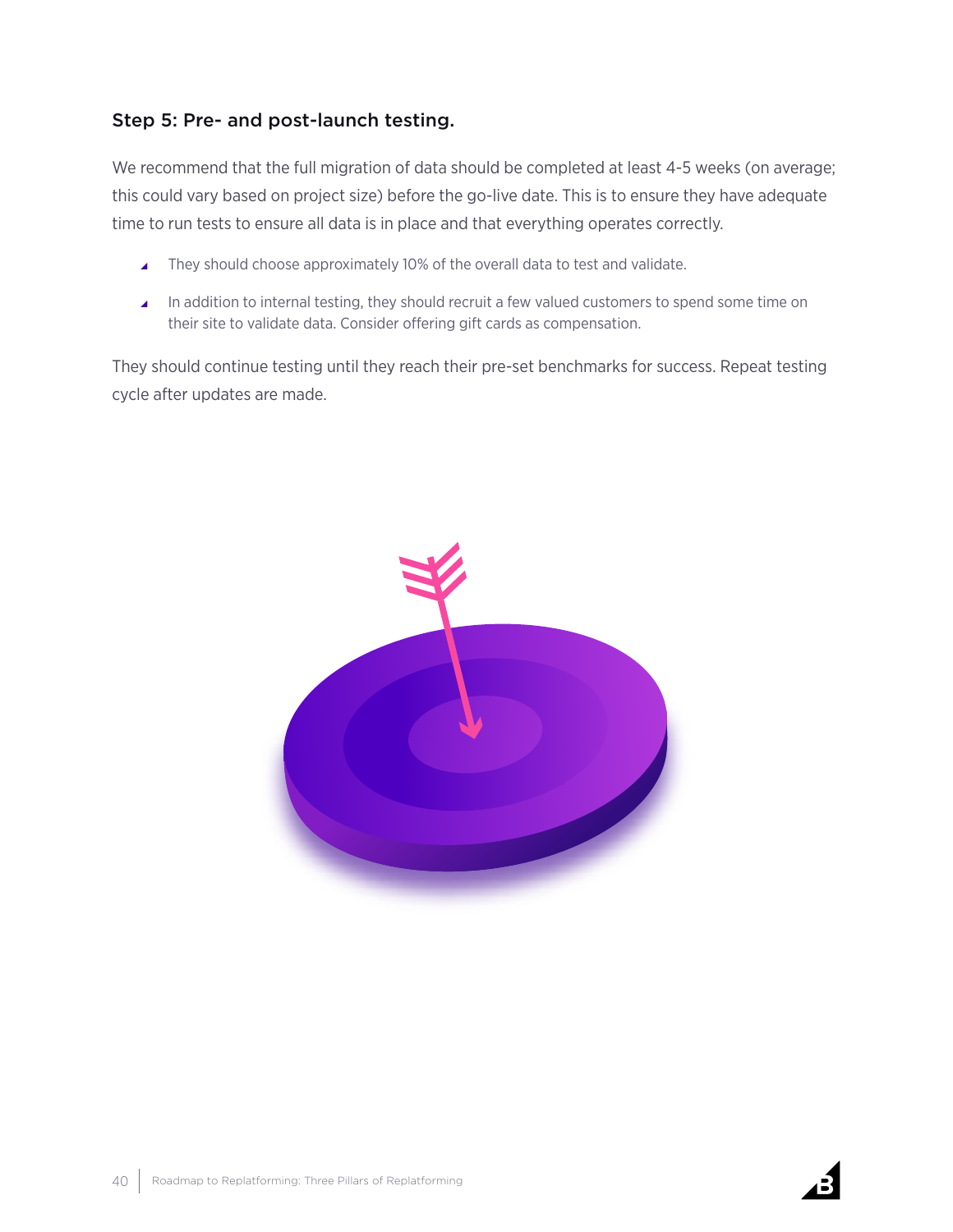## <span id="page-40-0"></span>**Replatform Pillar 2: Integrations**

After the data, one of the highest potential sources of risk in a replatform project will likely be the integrations. A business may choose to tackle these at the same time as their data, as they will require many of the same steps.

## Step 1: Prioritize their integrations.

Rather than trying to tackle all of integrations at once, divide them into the following categories based on their relationship to the store's functionality.

- \ **Critical**. This is a fundamental component of a store's ecosystem such as their ERP.
- **High-level**. This is not necessarily critical but is a highly valued part of day-to-day operations, such as the email marketing system.
- **Low-level**. This is a nice-to-have but is not necessary for a baseline store to go live.

By making these distinctions early on, they will better be able to plan not only for what order to tackle setting up and testing integrations, but which actually need to be done prior to launch.

## Step 2: Map out how different integrations connect to the platform.

Not all integrations are set up the same way, and some connections will require more work than others. Here are two questions to ask your clients about each integration to help them understand and prioritize the workload.

- $\blacktriangle$  Is the integration connected or is it a connector?
- $\blacksquare$  Is the integration heavily customized or is it out-of-the-box?

Get the hardest and most risky work out of the way by tackling the most specialized and customized pieces first.

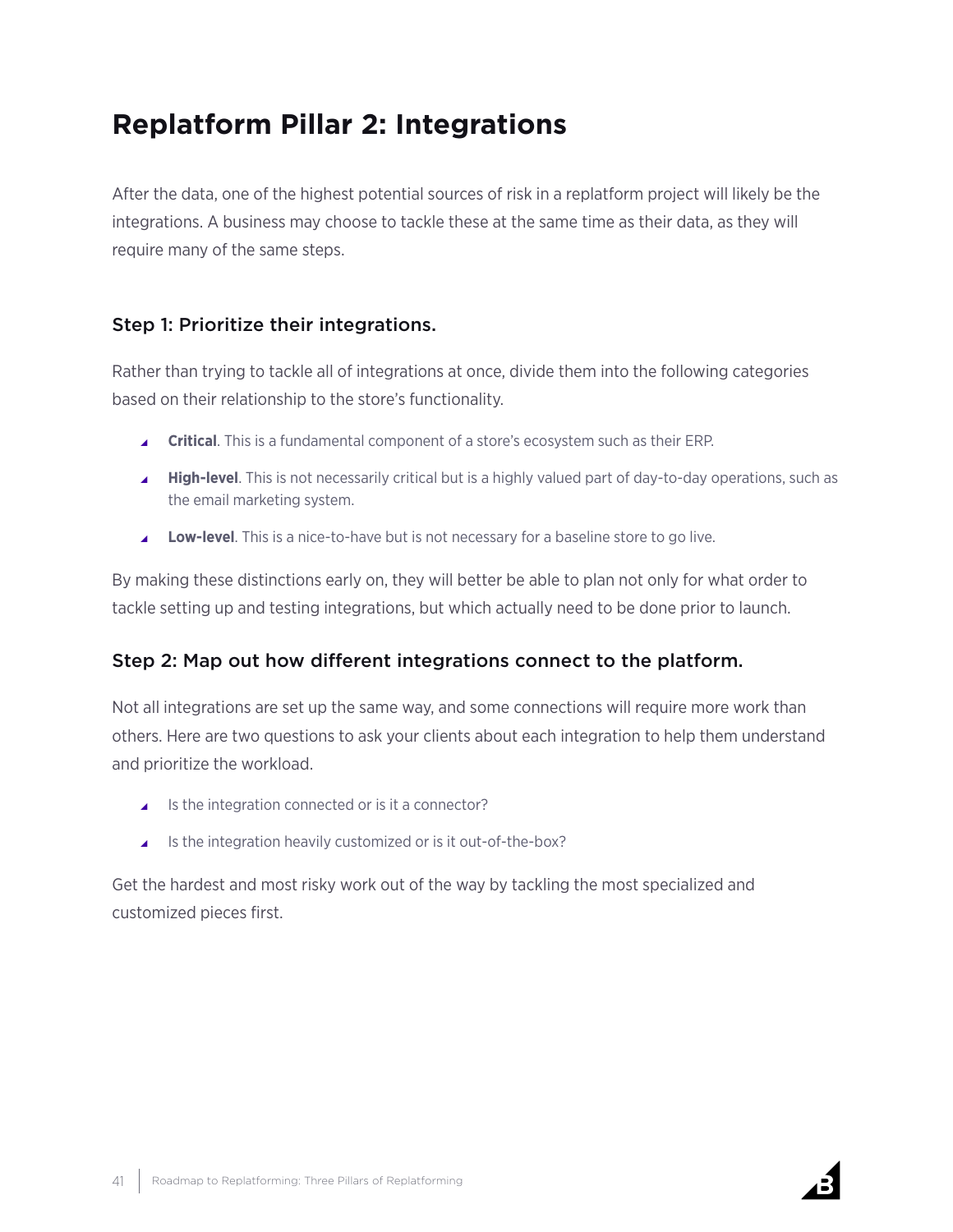## Step 3: Figure out who will handle setting up your integrations.

It is important that they determine who will manage the project of setting up integrations with their new platform. Does the new platform offer implementation project management? Will they be using an external agency? Will they be relying on internal teams?

Points to consider:

- $\blacktriangle$  Regardless of who is on the project, the first stage is to work with them to develop a clear implementation plan with potential risks outlined.
- If they're working with an agency and that agency hasn't worked with this particular integration before, they should make sure to get a dedicated resource on the project, not a shared developer. At the very least, they want commitment from the agency that they will make the project a priority.
- They should map out their plan early, especially for critical integrations that will affect their go live timeline.

## Step 4: Execute plan and test results.

Once they have set up their integrations they need to test and validate them. For the testing phase, consider this example with an ERP integration:

- $\triangle$  Create a test plan and mark your success rate. For example, anything above 85% is good to move forward. While it is nice to strive for 100% accuracy, chasing absolute perfection can mean preventing an on-time launch and additional costs.
- $\blacktriangle$  Run through tests of both the customer side and connector side. If your ERP has a separate staging area available, use it to run your tests.
- ▲ Test functionality by creating an order and a customer. Make sure all of the connections flow both through your ERP and back through your ecommerce platform.
- If you fail at achieving your >70% success rate, move into a rollback strategy and retest.
- $\triangle$  Conduct Go/No Go (pass/fail) testing 24-48 hours before designated go-live date.
- $\blacktriangle$  Have a risk mitigation strategy in place both pre and post launch.

This same basic test strategy can be used as they connect their other integrations as well.

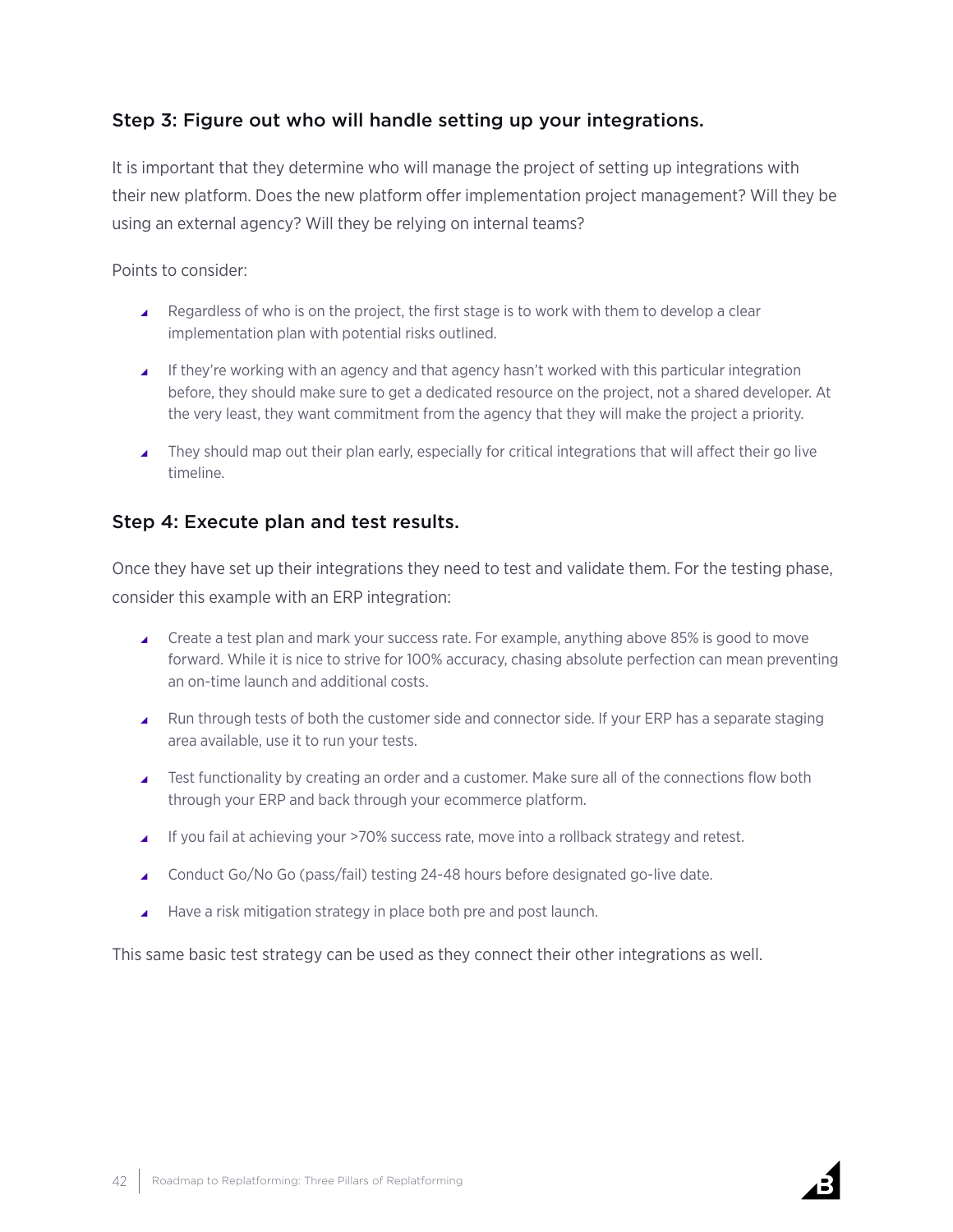## <span id="page-42-0"></span>**Replatform Pillar 3: UX/UI**

Focusing on user interface and user experience is often where many people redesigning a website want to start because they can see the most visual progress.

Once they've moved the heaviest levers of data and integrations and gotten their backend functionality in place, it's time to create the look and feel of their website and create their buyer experiences.

**UX** or user experience concerns the overall ease of use of the buyer journey, how customers interact with their products, and how the store can get them to convert at checkout.

**UI** or user interface concerns the actual assets customers interact with on that journey.



## Step 1: Do research to understand customers.

Workshop with the marketing team to get feedback on what's working today and what's not working. The team working on the UI/UX can also pull from the [User Experience \(UX\) Audit](#page-10-0) completed earlier. Questions you can ask your client:

- ▲ How many steps do you think a customer should go to buy something?
- $\blacktriangle$  What's the critical path?
- ▲ Who are your customers? What experiences are they looking for?

As part of this exercise, define different customer groups into personas and create buyer experiences for them.

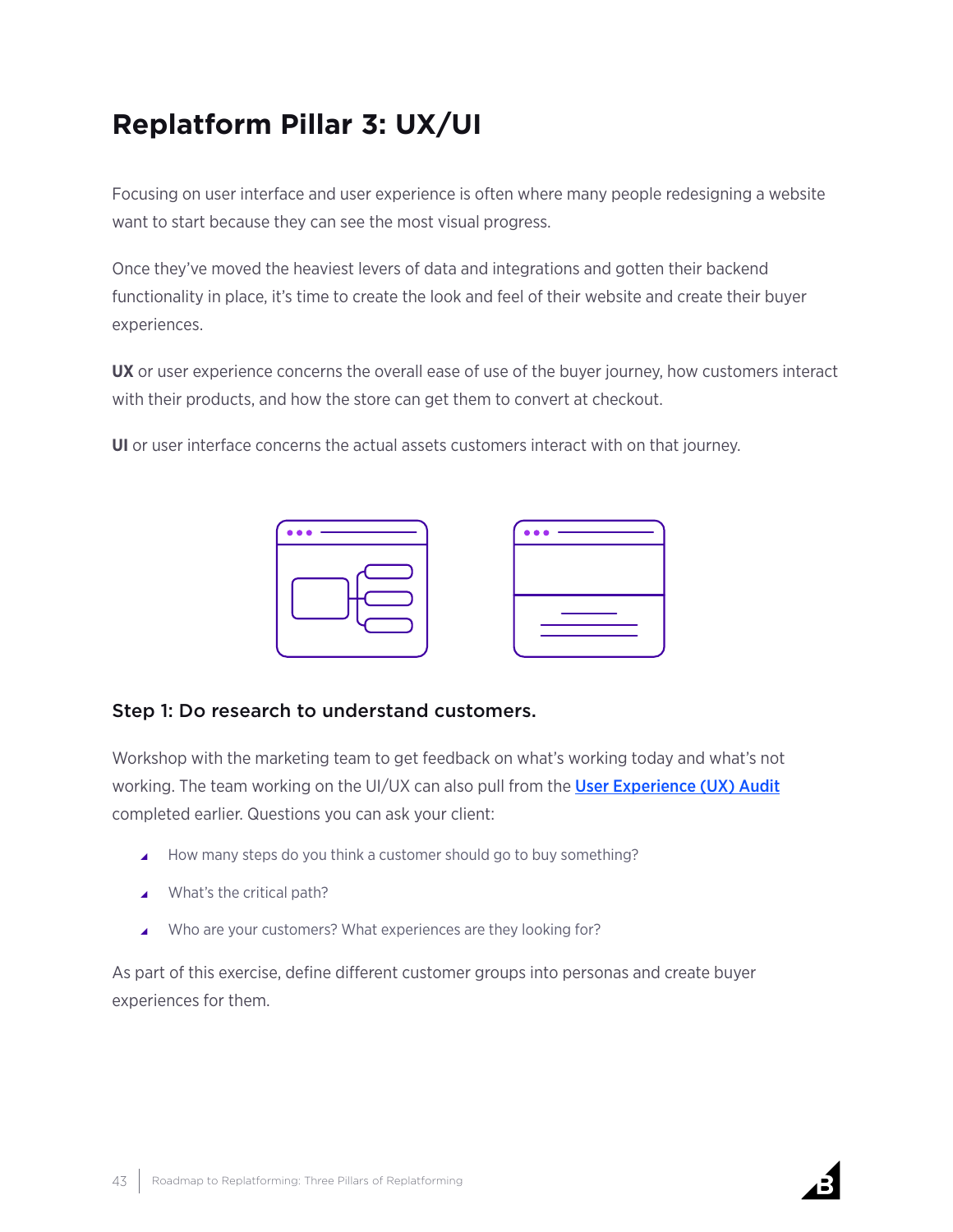## Step 2: Plan the order for development.

Much like with the integrations in Pillar 2, the business will want to prioritize the coding requirements so they can focus on what is crucial for go-live first.

One option is to work on the pages in this order:

- $\blacktriangle$  Homepage
- $\blacktriangle$  Product listing page
- $\blacktriangle$  Product detail page
- $\triangle$  Checkout

Another option is to build the core assets first (header, footer, global functions, etc.) and then work on site pages, following this order:

- $\triangle$  Global assets
- $\triangle$  Checkout
- $\blacktriangle$  Product detail page
- $\blacktriangle$  Product listing page
- $\blacktriangle$  Homepage

With this second method, they're starting with the lower UX risks and working their way to the homepage, where many stakeholders will likely have the most opinions.

## Step 3: Make an implementation plan with the team.

For actual code deployment, they again need to answer: will they be using an internal team or an external agency? Either way, communication is key to everyone staying on the same page. They should set up a weekly call or meeting to agree on the flow and plan of attack for deployment. They should also ask for demos of pages as they are built.

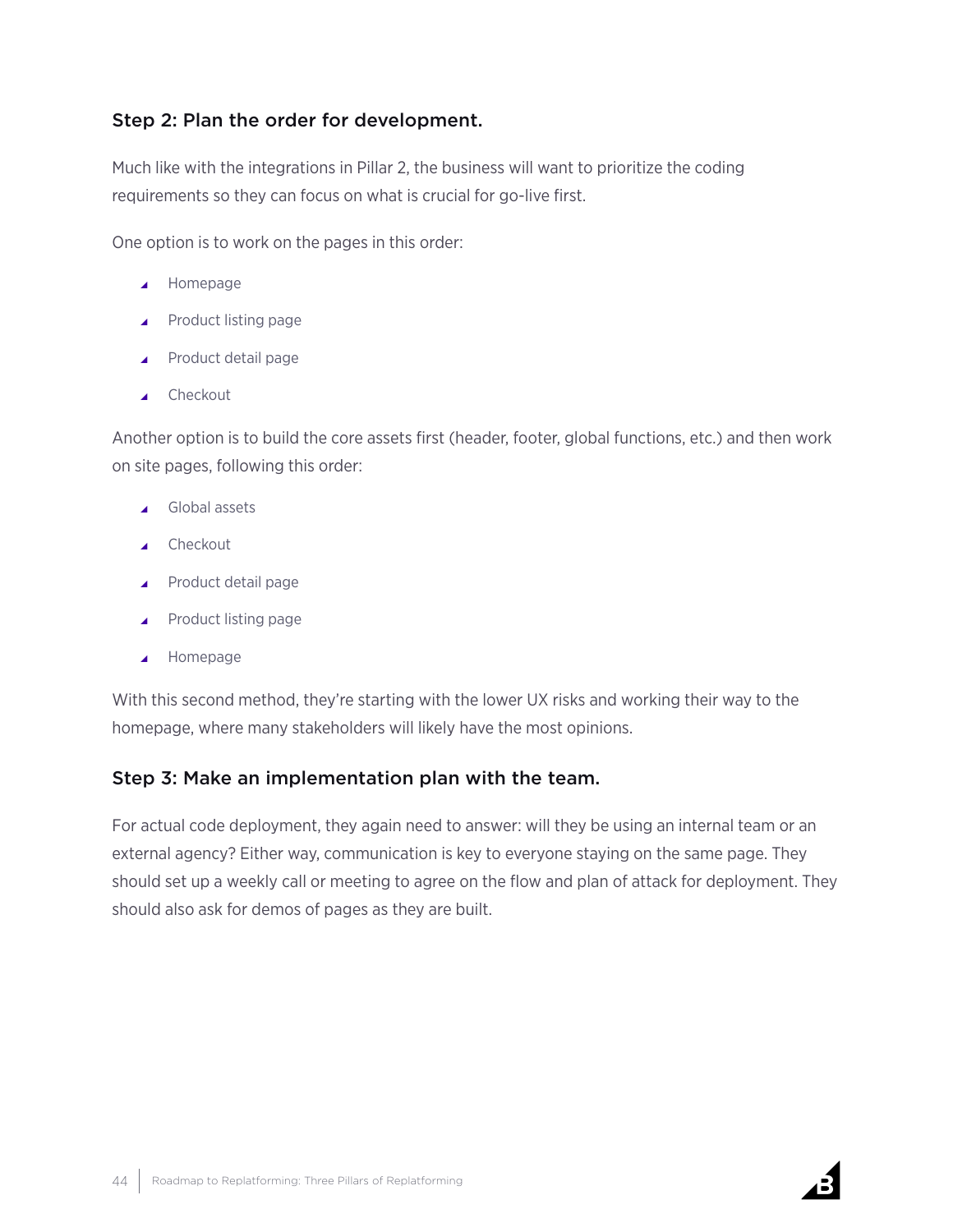## Step 4: Deploy implementation plan.

How the team actually develops the site may vary based on the business being worked on, however here is a recommended path.

**EXPERT TIP:** A site's UI/UX is an important step because they are creating what their customer will experience when visiting the site. Giving themselves ample time to develop the UI treatment and experience flow will ultimately lead to stronger engagement and conversion. They need to consider the approach in the context of building something that matches the UI requirements and also has the right type of code outcome (logical, clean, not heavy, etc.).

- ▲ Download the CLI integrated development environment.
- $\blacktriangle$  Use Github or Gitlab to store and manage your code repositories as normal.
- ▲ Deploy code to a staging environment and move to your ecommerce platform on a weekly or daily basis.
- △ Use the 10-40-60 method to test the code base. (See [Pillar 1: Data Migration](#page-37-0) for details of method).
- Fix anything flagged in your tests. You should have the complete code base (front-end and any integration related code) validated 4-5 weeks out from your go-live date.
- $\Box$  During the last weeks before launch, work on features from your rapid assessment model that needs to be incorporated. This is essentially your contingency period.
- ▲ Freeze code a week before go live. Go through integration test beds for migration and UX/UI.
- ▲ Go live! Then run post-launch internal and customer tests.

**With that, they have successfully replatformed. While the journey of switching ecommerce platforms is complex, doing the hard work and research in advance will only make it easier making their new platform a better fit for their business and its future growth.**